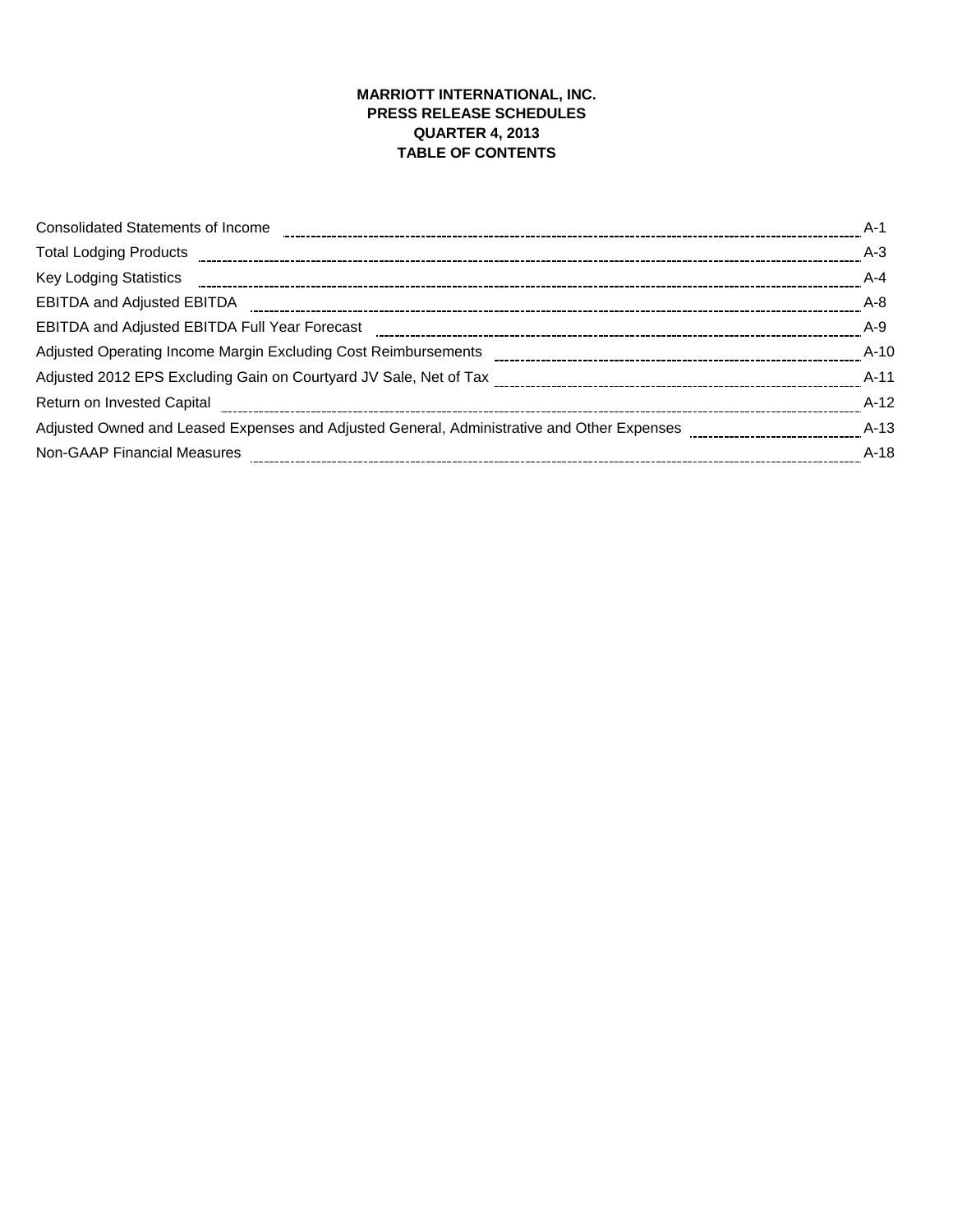## **MARRIOTT INTERNATIONAL, INC. CONSOLIDATED STATEMENTS OF INCOME FOURTH QUARTER 2013 AND 2012**

(in millions, except per share amounts)

|                                                                 | 92 Days Ended                  | 112 Days Ended                 | Percent<br>Better/ |
|-----------------------------------------------------------------|--------------------------------|--------------------------------|--------------------|
|                                                                 | December 31, 2013 <sup>1</sup> | December 28, 2012 <sup>1</sup> | (Worse)            |
| <b>REVENUES</b>                                                 |                                |                                |                    |
| Base management fees                                            | \$<br>152                      | \$<br>182                      | (16)               |
| Franchise fees                                                  | 163                            | 187                            | (13)               |
| Incentive management fees                                       | 73                             | 90                             | (19)               |
| Owned, leased, corporate housing and other revenue <sup>2</sup> | 260                            | 308                            | (16)               |
| Cost reimbursements <sup>3</sup>                                | 2,571                          | 2,990                          | (14)               |
| <b>Total Revenues</b>                                           | 3,219                          | 3,757                          | (14)               |
| <b>OPERATING COSTS AND EXPENSES</b>                             |                                |                                |                    |
| Owned, leased and corporate housing - direct <sup>4</sup>       | 210                            | 252                            | 17                 |
| <b>Reimbursed costs</b>                                         | 2,571                          | 2,990                          | 14                 |
| General, administrative and other <sup>5</sup>                  | 200                            | 206                            | 3                  |
| <b>Total Expenses</b>                                           | 2,981                          | 3,448                          | 14                 |
| <b>OPERATING INCOME</b>                                         | 238                            | 309                            | (23)               |
| Gains/(losses) and other income <sup>6</sup>                    | (3)                            | (1)                            | (200)              |
| Interest expense                                                | (32)                           | (41)                           | 22                 |
| Interest income                                                 | 10                             | $\overline{7}$                 | 43                 |
| Equity in losses <sup>7</sup>                                   | (3)                            | (3)                            |                    |
| <b>INCOME BEFORE INCOME TAXES</b>                               | 210                            | 271                            | (23)               |
| Provision for income taxes                                      | (59)                           | (90)                           | 34                 |
| <b>NET INCOME</b>                                               | 151                            | \$<br>181                      | (17)               |
| <b>EARNINGS PER SHARE - Basic</b>                               |                                |                                |                    |
| Earnings per share                                              | \$<br>0.50                     | \$<br>0.58                     | (14)               |
| <b>EARNINGS PER SHARE - Diluted</b>                             |                                |                                |                    |
| Earnings per share                                              | \$<br>0.49                     | \$<br>0.56                     | (13)               |
| <b>Basic Shares</b>                                             | 299.4                          | 312.7                          |                    |
| <b>Diluted Shares</b>                                           | 307.5                          | 322.2                          |                    |

 $1 -$  Last year results were reported on a period basis. They have not been restated to a calendar basis. Accordingly, 2013 reflects 92 days versus 112 days in 2012.

<sup>2</sup> - Owned, leased, corporate housing and other revenue includes revenue from the properties we own or lease, termination fees, branding fees, and other revenue.

<sup>3</sup> – Cost reimbursements include reimbursements from properties for Marriott-funded operating expenses.

4 – *Owned, leased and corporate housing - direct* expenses include operating expenses related to our owned or leased hotels, including lease payments, pre-opening expenses and depreciation.

5 – *General, administrative and other* expenses include the overhead costs allocated to our segments, and our corporate overhead costs and general expenses.

6 – *Gains/(losses) and other income* includes gains and losses on the sale of real estate, note sales or repayments, the sale or other-than-temporary impairment of joint ventures and investments, debt extinguishments, and income from cost method joint ventures.

7 – *Equity in losses* includes our equity in earnings or losses of unconsolidated equity method joint ventures.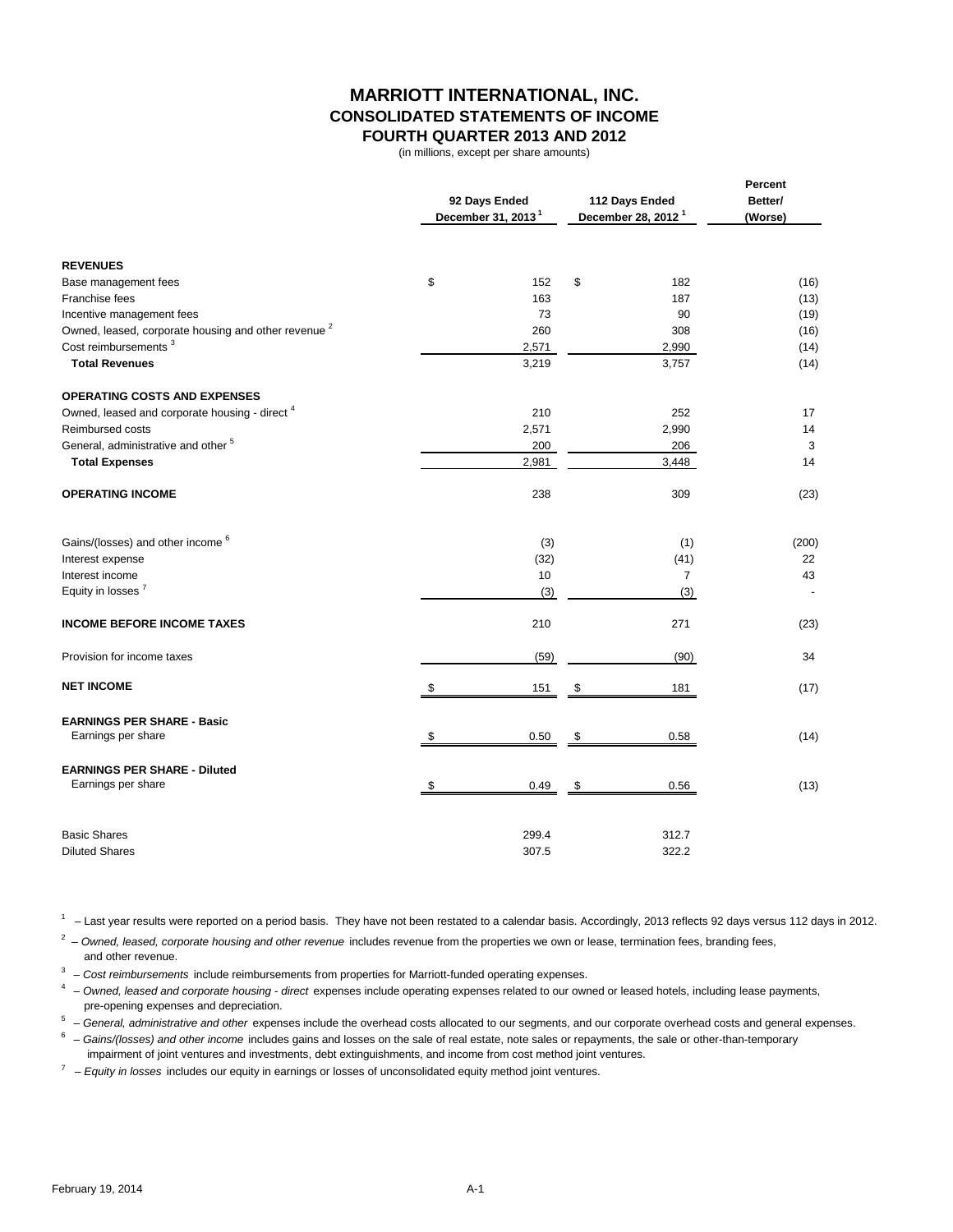## **MARRIOTT INTERNATIONAL, INC. CONSOLIDATED STATEMENTS OF INCOME FOURTH QUARTER YEAR-TO-DATE 2013 AND 2012**

(in millions, except per share amounts)

|                                                                 | 368 Days Ended<br>December 31, 2013 <sup>1</sup> | 364 Days Ended<br>December 28, 2012 <sup>1</sup> | Percent<br>Better/<br>(Worse) |  |
|-----------------------------------------------------------------|--------------------------------------------------|--------------------------------------------------|-------------------------------|--|
| <b>REVENUES</b>                                                 |                                                  |                                                  |                               |  |
| Base management fees                                            | \$<br>621                                        | \$<br>581                                        | $\overline{7}$                |  |
| Franchise fees                                                  | 666                                              | 607                                              | 10                            |  |
| Incentive management fees                                       | 256                                              | 232                                              | 10                            |  |
| Owned, leased, corporate housing and other revenue <sup>2</sup> | 950                                              | 989                                              | (4)                           |  |
| Cost reimbursements <sup>3</sup>                                | 10,291                                           | 9,405                                            | 9                             |  |
| <b>Total Revenues</b>                                           | 12,784                                           | 11,814                                           | 8                             |  |
| <b>OPERATING COSTS AND EXPENSES</b>                             |                                                  |                                                  |                               |  |
| Owned, leased and corporate housing - direct <sup>4</sup>       | 779                                              | 824                                              | 5                             |  |
| Reimbursed costs                                                | 10,291                                           | 9,405                                            | (9)                           |  |
| General, administrative and other <sup>5</sup>                  | 726                                              | 645                                              | (13)                          |  |
| <b>Total Expenses</b>                                           | 11,796                                           | 10,874                                           | (8)                           |  |
| <b>OPERATING INCOME</b>                                         | 988                                              | 940                                              | 5                             |  |
| Gains and other income <sup>6</sup>                             | 11                                               | 42                                               | (74)                          |  |
| Interest expense                                                | (120)                                            | (137)                                            | 12                            |  |
| Interest income                                                 | 23                                               | 17                                               | 35                            |  |
| Equity in losses <sup>7</sup>                                   | (5)                                              | (13)                                             | 62                            |  |
| <b>INCOME BEFORE INCOME TAXES</b>                               | 897                                              | 849                                              | 6                             |  |
| Provision for income taxes                                      | (271)                                            | (278)                                            | 3                             |  |
| <b>NET INCOME</b>                                               | \$<br>626                                        | \$<br>571                                        | 10                            |  |
| <b>EARNINGS PER SHARE - Basic</b>                               |                                                  |                                                  |                               |  |
| Earnings per share                                              | \$<br>2.05                                       | \$<br>1.77                                       | 16                            |  |
| <b>EARNINGS PER SHARE - Diluted</b>                             |                                                  |                                                  |                               |  |
| Earnings per share                                              | \$<br>2.00                                       | \$<br>1.72                                       | 16                            |  |
| <b>Basic Shares</b>                                             | 305.0                                            | 322.6                                            |                               |  |
| <b>Diluted Shares</b>                                           | 313.0                                            | 332.9                                            |                               |  |

 $1 -$  Last year results were reported on a period basis. They have not been restated to a calendar basis. Accordingly, 2013 reflects 368 days versus 364 days in 2012.

<sup>2</sup> – Owned, leased, corporate housing and other revenue includes revenue from the properties we own or lease, termination fees, branding fees,

other revenue and revenue from our corporate housing business through our sale of that business on April 30, 2012.

<sup>3</sup> – Cost reimbursements include reimbursements from properties for Marriott-funded operating expenses. 4 – *Owned, leased and corporate housing - direct* expenses include operating expenses related to our owned or leased hotels, including lease payments,

pre-opening expenses and depreciation, plus expenses related to our corporate housing business through our sale of that business on April 30, 2012.

5 – *General, administrative and other* expenses include the overhead costs allocated to our segments, and our corporate overhead costs and general expenses.

6 – *Gains and other income* includes gains and losses on the sale of real estate, note sales or repayments, the sale or other-than-temporary impairment of joint ventures and investments, debt extinguishments, and income from cost method joint ventures.

7 – *Equity in losses* includes our equity in earnings or losses of unconsolidated equity method joint ventures.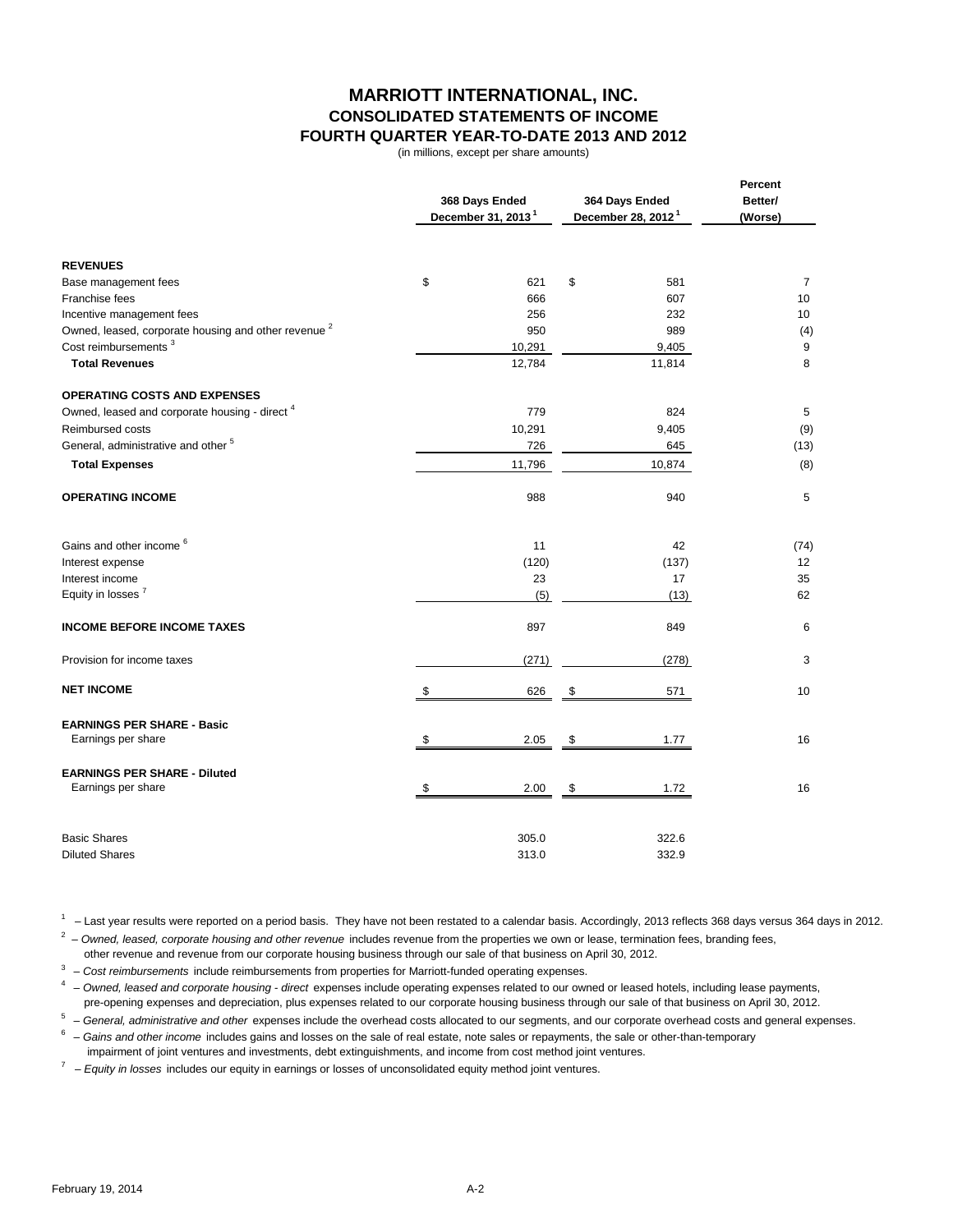### **MARRIOTT INTERNATIONAL, INC. TOTAL LODGING PRODUCTS**

|                                      |                      | <b>Number of Properties</b> |                          | <b>Number of Rooms/Suites</b> |                      |                          |  |
|--------------------------------------|----------------------|-----------------------------|--------------------------|-------------------------------|----------------------|--------------------------|--|
| <b>Brand</b>                         | December 31,<br>2013 | December 28,<br>2012        | vs. December 28,<br>2012 | December 31,<br>2013          | December 28,<br>2012 | vs. December 28,<br>2012 |  |
| <b>Domestic Full-Service</b>         |                      |                             |                          |                               |                      |                          |  |
| <b>Marriott Hotels</b>               | 344                  | 352                         | (8)                      | 138,860                       | 141,677              | (2, 817)                 |  |
| Renaissance Hotels                   | 76                   | 79                          | (3)                      | 27,189                        | 28,597               | (1,408)                  |  |
| Autograph Collection                 | 32                   | 24                          | 8                        | 8,410                         | 6,609                | 1,801                    |  |
| Gaylord Hotels                       | 5                    | 5                           | ÷.                       | 8,098                         | 8,098                | $\sim$                   |  |
| <b>Domestic Limited-Service</b>      |                      |                             |                          |                               |                      |                          |  |
| Courtyard                            | 836                  | 817                         | 19                       | 117,693                       | 114,948              | 2,745                    |  |
| Fairfield Inn & Suites               | 691                  | 678                         | 13                       | 62,921                        | 61,477               | 1,444                    |  |
| SpringHill Suites                    | 306                  | 297                         | 9                        | 35,888                        | 34,844               | 1,044                    |  |
| Residence Inn                        | 629                  | 602                         | 27                       | 76,056                        | 72,642               | 3,414                    |  |
| <b>TownePlace Suites</b>             | 222                  | 208                         | 14                       | 22,039                        | 20,803               | 1,236                    |  |
| International                        |                      |                             |                          |                               |                      |                          |  |
| <b>Marriott Hotels</b>               | 215                  | 206                         | 9                        | 66,041                        | 63,240               | 2,801                    |  |
| Renaissance Hotels                   | 77                   | 76                          | $\mathbf{1}$             | 24,711                        | 24,692               | 19                       |  |
| Autograph Collection                 | 19                   | 8                           | 11                       | 2,705                         | 1,056                | 1,649                    |  |
| Courtyard                            | 117                  | 112                         | 5                        | 22,856                        | 21,605               | 1,251                    |  |
| Fairfield Inn & Suites               | 17                   | 13                          | $\overline{4}$           | 2,044                         | 1,568                | 476                      |  |
| SpringHill Suites                    | $\overline{2}$       | $\overline{2}$              | $\sim$                   | 299                           | 299                  |                          |  |
| Residence Inn                        | 24                   | 23                          | $\mathbf{1}$             | 3,349                         | 3,229                | 120                      |  |
| <b>TownePlace Suites</b>             | $\overline{2}$       | $\overline{2}$              |                          | 278                           | 278                  |                          |  |
| <b>Marriott Executive Apartments</b> | 27                   | 25                          | 2                        | 4,295                         | 4,066                | 229                      |  |
| <b>Luxury</b>                        |                      |                             |                          |                               |                      |                          |  |
| The Ritz-Carlton - Domestic          | 37                   | 38                          | (1)                      | 11,040                        | 11,357               | (317)                    |  |
| The Ritz-Carlton - International     | 47                   | 42                          | 5                        | 13,950                        | 12,410               | 1,540                    |  |
| <b>Bulgari Hotels &amp; Resorts</b>  | 3                    | 3                           | $\overline{a}$           | 202                           | 202                  |                          |  |
| <b>EDITION</b>                       | $\overline{c}$       | $\mathbf{1}$                | $\mathbf{1}$             | 251                           | 78                   | 173                      |  |
| The Ritz-Carlton Residential         | 40                   | 35                          | 5                        | 4,228                         | 3,927                | 301                      |  |
| The Ritz-Carlton Serviced Apartments | $\overline{4}$       | $\overline{4}$              |                          | 579                           | 579                  |                          |  |
| <b>Unconsolidated Joint Ventures</b> |                      |                             |                          |                               |                      |                          |  |
| AC Hotels by Marriott                | 75                   | 79                          | (4)                      | 8,491                         | 8,736                | (245)                    |  |
| Autograph Collection                 | 5                    | 5                           | $\sim$                   | 348                           | 348                  |                          |  |
| Timeshare <sup>1</sup>               | 62                   | 65                          | (3)                      | 12,802                        | 13,029               | (227)                    |  |
| <b>Total</b>                         | 3,916                | 3,801                       | 115                      | 675,623                       | 660,394              | 15,229                   |  |

<sup>1</sup> Timeshare unit and room counts are as of January 3, 2014 and December 28, 2012, the end of Marriott Vacation Worldwide's fourth quarter for 2013 and 2012, respectively.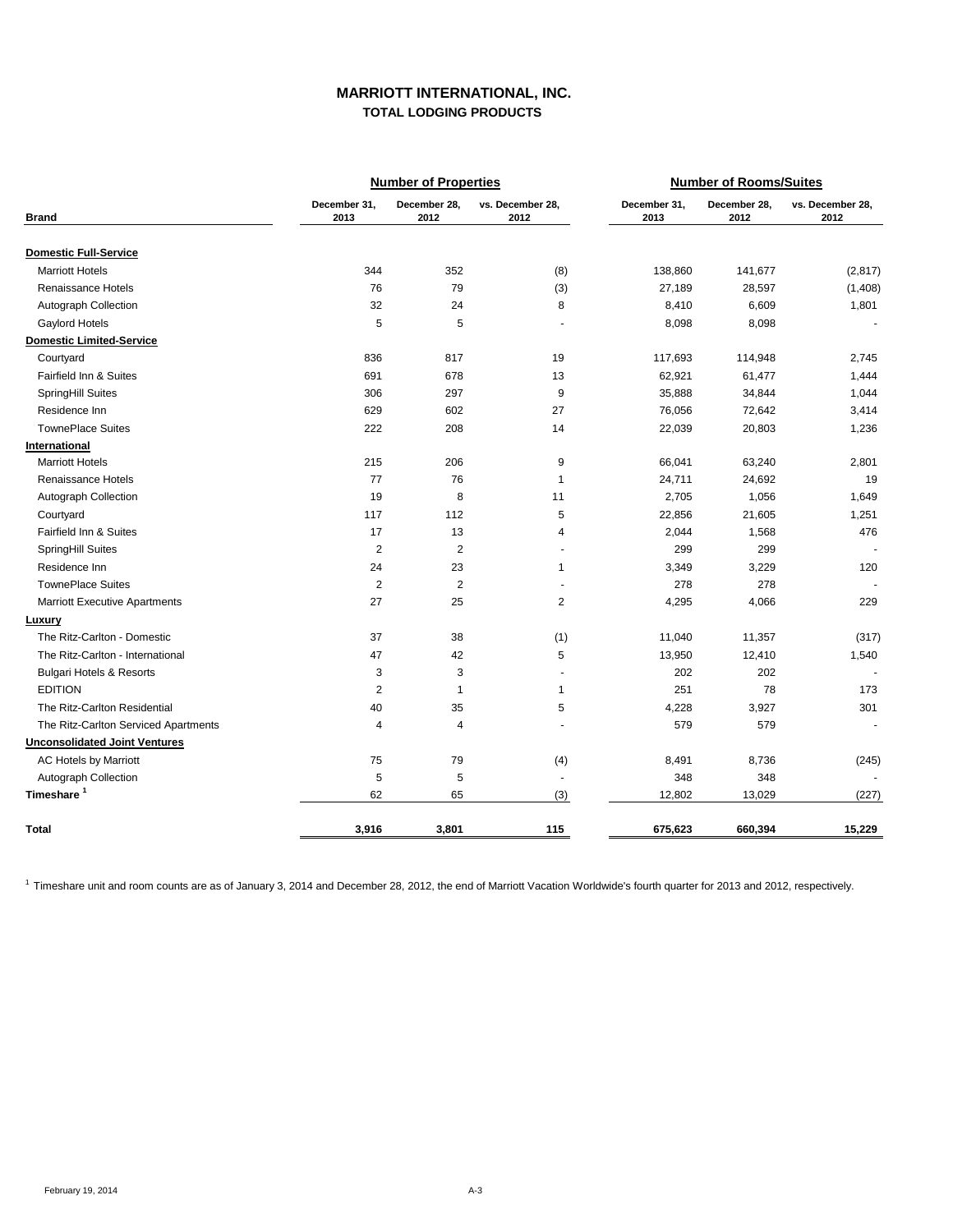#### **Constant \$**

### **Comparable Company-Operated International Properties<sup>1</sup>**

|                                   | Three Months Ended December 31, 2013 and December 31, 2012 |          |       |           |          |                           |          |  |  |  |  |
|-----------------------------------|------------------------------------------------------------|----------|-------|-----------|----------|---------------------------|----------|--|--|--|--|
|                                   | <b>REVPAR</b>                                              |          |       | Occupancy |          | <b>Average Daily Rate</b> |          |  |  |  |  |
| Region                            | 2013                                                       | vs. 2012 | 2013  |           | vs. 2012 | 2013                      | vs. 2012 |  |  |  |  |
| Caribbean & Latin America         | \$153.03                                                   | 9.9%     | 71.1% | 0.1%      | pts.     | \$215.27                  | 9.7%     |  |  |  |  |
| Europe                            | \$128.06                                                   | 3.7%     | 72.4% | 1.9%      | pts.     | \$176.76                  | 0.9%     |  |  |  |  |
| Middle East & Africa              | \$84.50                                                    | $-11.8%$ | 55.1% | $-7.8%$   | pts.     | \$153.43                  | $0.7\%$  |  |  |  |  |
| Asia Pacific                      | \$112.44                                                   | 3.8%     | 76.1% | 1.0%      | pts.     | \$147.76                  | 2.5%     |  |  |  |  |
| Regional Composite <sup>2</sup>   | \$120.22                                                   | 3.1%     | 71.7% | 0.3%      | pts.     | \$167.60                  | 2.8%     |  |  |  |  |
| International Luxury <sup>3</sup> | \$251.41                                                   | 3.9%     | 67.0% | 0.4%      | pts.     | \$375.43                  | 3.3%     |  |  |  |  |
| Total International <sup>4</sup>  | \$135.84                                                   | 3.3%     | 71.2% | 0.3%      | pts.     | \$190.89                  | 2.9%     |  |  |  |  |
| <b>Worldwide</b> <sup>5</sup>     | \$120.39                                                   | 4.5%     | 69.4% | 0.9%      | pts.     | \$173.42                  | $3.0\%$  |  |  |  |  |

## **Comparable Systemwide International Properties<sup>1</sup>**

|                                        | Three Months Ended December 31, 2013 and December 31, 2012 |                  |                |                  |              |                           |              |  |  |  |
|----------------------------------------|------------------------------------------------------------|------------------|----------------|------------------|--------------|---------------------------|--------------|--|--|--|
|                                        |                                                            | <b>REVPAR</b>    |                | Occupancy        |              | <b>Average Daily Rate</b> |              |  |  |  |
| Region                                 | 2013                                                       | vs. 2012         | 2013           |                  | vs. 2012     | 2013                      | vs. 2012     |  |  |  |
| Caribbean & Latin America<br>Europe    | \$126.38<br>\$126.81                                       | 7.1%<br>3.3%     | 69.8%<br>73.2% | 0.6%<br>1.7%     | pts.<br>pts. | \$181.07<br>\$173.15      | 6.2%<br>0.9% |  |  |  |
| Middle East & Africa<br>Asia Pacific   | \$83.58<br>\$113.61                                        | $-10.7%$<br>3.8% | 55.8%<br>76.4% | $-7.2\%$<br>1.0% | pts.<br>pts. | \$149.82<br>\$148.64      | 0.8%<br>2.5% |  |  |  |
| <b>Regional Composite</b> <sup>6</sup> | \$118.34                                                   | 3.0%             | 72.1%          | 0.4%             | pts.         | \$164.08                  | 2.4%         |  |  |  |
| International Luxury <sup>3</sup>      | \$251.41                                                   | 3.9%             | 67.0%          | 0.4%             | pts.         | \$375.43                  | 3.3%         |  |  |  |
| Total International <sup>4</sup>       | \$131.15                                                   | 3.2%             | 71.6%          | 0.4%             | pts.         | \$183.10                  | 2.5%         |  |  |  |
| Worldwide <sup>'</sup>                 | \$98.22                                                    | 4.3%             | 68.0%          | 0.8%             | pts.         | \$144.43                  | 3.1%         |  |  |  |

<sup>1</sup> Statistics are in constant dollars. International includes properties located outside the United States and Canada, except for Worldwide which includes the United States.

<sup>2</sup> Includes Marriott Hotels, Renaissance Hotels, Courtyard, and Residence Inn properties.

3 Includes The Ritz-Carlton properties located outside of the United States and Canada and Bulgari Hotels & Resorts and EDITION properties.

4 Includes Regional Composite and International Luxury.

<sup>5</sup> Includes Marriott Hotels, Renaissance Hotels, The Ritz-Carlton, Bulgari Hotels & Resorts, EDITION, Residence Inn, Courtyard, Fairfield Inn & Suites, TownePlace Suites, and SpringHill Suites properties.

<sup>6</sup> Includes Marriott Hotels, Renaissance Hotels, Autograph Collection, Courtyard, Residence Inn, and Fairfield Inn & Suites properties.

7 Includes Marriott Hotels, Renaissance Hotels, Autograph Collection, The Ritz-Carlton, Bulgari Hotels & Resorts, EDITION, Residence Inn, Courtyard, Fairfield Inn & Suites, TownePlace Suites, and SpringHill Suites properties.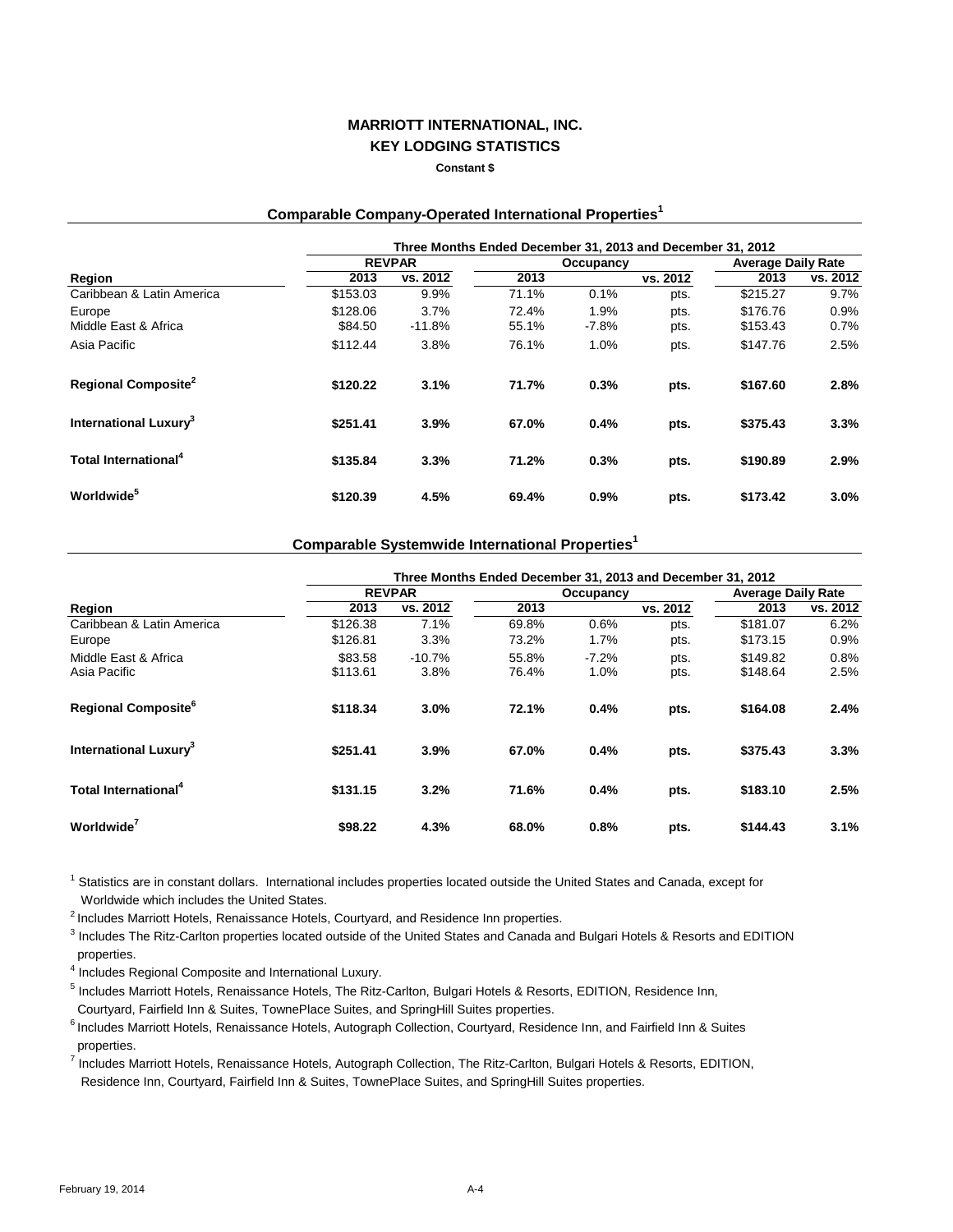#### **Constant \$**

### **Comparable Company-Operated International Properties<sup>1</sup>**

|                                          | Twelve Months Ended December 31, 2013 and December 31, 2012 |               |       |           |          |                           |          |  |  |  |
|------------------------------------------|-------------------------------------------------------------|---------------|-------|-----------|----------|---------------------------|----------|--|--|--|
|                                          |                                                             | <b>REVPAR</b> |       | Occupancy |          | <b>Average Daily Rate</b> |          |  |  |  |
| Region                                   | 2013                                                        | vs. 2012      | 2013  |           | vs. 2012 | 2013                      | vs. 2012 |  |  |  |
| Caribbean & Latin America                | \$154.28                                                    | 7.0%          | 73.5% | 0.5%      | pts.     | \$209.79                  | 6.2%     |  |  |  |
| Europe                                   | \$126.47                                                    | 0.8%          | 73.5% | 1.7%      | pts.     | \$172.01                  | $-1.5%$  |  |  |  |
| Middle East & Africa                     | \$82.22                                                     | $-2.4%$       | 55.7% | $-2.5%$   | pts.     | \$147.63                  | 2.0%     |  |  |  |
| Asia Pacific                             | \$104.27                                                    | 3.0%          | 73.0% | 1.5%      | pts.     | \$142.76                  | 0.9%     |  |  |  |
| <b>Regional Composite<sup>2</sup></b>    | \$116.40                                                    | 2.2%          | 71.4% | 1.0%      | pts.     | \$163.13                  | 0.7%     |  |  |  |
| <b>International Luxury</b> <sup>3</sup> | \$241.31                                                    | 6.8%          | 65.6% | 1.7%      | pts.     | \$367.86                  | 3.9%     |  |  |  |
| Total International <sup>4</sup>         | \$131.27                                                    | 3.2%          | 70.7% | 1.1%      | pts.     | \$185.74                  | 1.5%     |  |  |  |
| <b>Worldwide</b>                         | \$122.32                                                    | 4.6%          | 71.8% | 0.9%      | pts.     | \$170.35                  | 3.3%     |  |  |  |

### **Comparable Systemwide International Properties<sup>1</sup>**

|                                        | Twelve Months Ended December 31, 2013 and December 31, 2012 |               |       |           |          |                           |          |  |  |  |
|----------------------------------------|-------------------------------------------------------------|---------------|-------|-----------|----------|---------------------------|----------|--|--|--|
|                                        |                                                             | <b>REVPAR</b> |       | Occupancy |          | <b>Average Daily Rate</b> |          |  |  |  |
| Region                                 | 2013                                                        | vs. 2012      | 2013  |           | vs. 2012 | 2013                      | vs. 2012 |  |  |  |
| Caribbean & Latin America              | \$130.98                                                    | 6.2%          | 72.0% | 1.5%      | pts.     | \$181.95                  | 4.0%     |  |  |  |
| Europe                                 | \$121.34                                                    | 1.5%          | 72.5% | 1.7%      | pts.     | \$167.33                  | $-1.0%$  |  |  |  |
| Middle East & Africa                   | \$81.20                                                     | $-1.5%$       | 56.3% | $-2.1%$   | pts.     | \$144.18                  | 2.2%     |  |  |  |
| Asia Pacific                           | \$107.59                                                    | 3.4%          | 73.4% | 1.6%      | pts.     | \$146.49                  | 1.1%     |  |  |  |
| <b>Regional Composite</b> <sup>6</sup> | \$114.56                                                    | 2.7%          | 71.2% | 1.3%      | pts.     | \$160.84                  | 0.8%     |  |  |  |
| International Luxury <sup>3</sup>      | \$241.31                                                    | 6.8%          | 65.6% | 1.7%      | pts.     | \$367.86                  | 3.9%     |  |  |  |
| Total International <sup>4</sup>       | \$126.72                                                    | 3.4%          | 70.7% | 1.3%      | pts.     | \$179.28                  | 1.4%     |  |  |  |
| Worldwide <sup>7</sup>                 | \$102.46                                                    | 4.6%          | 71.5% | 0.9%      | pts.     | \$143.33                  | 3.4%     |  |  |  |

<sup>1</sup> Statistics are in constant dollars. International includes properties located outside the United States and Canada, except for Worldwide which includes the United States.

 $<sup>2</sup>$  Includes Marriott Hotels, Renaissance Hotels, Courtyard, and Residence Inn properties.</sup>

<sup>3</sup> Includes The Ritz-Carlton properties located outside of the United States and Canada and Bulgari Hotels & Resorts and EDITION properties.

4 Includes Regional Composite and International Luxury.

<sup>5</sup> Includes Marriott Hotels, Renaissance Hotels, The Ritz-Carlton, Bulgari Hotels & Resorts, EDITION, Residence Inn,

Courtyard, Fairfield Inn & Suites, TownePlace Suites, and SpringHill Suites properties.

<sup>6</sup> Includes Marriott Hotels, Renaissance Hotels, Autograph Collection, Courtyard, Residence Inn, and Fairfield Inn & Suites properties.

7 Includes Marriott Hotels, Renaissance Hotels, Autograph Collection, The Ritz-Carlton, Bulgari Hotels & Resorts, EDITION, Residence Inn, Courtyard, Fairfield Inn & Suites, TownePlace Suites, and SpringHill Suites properties.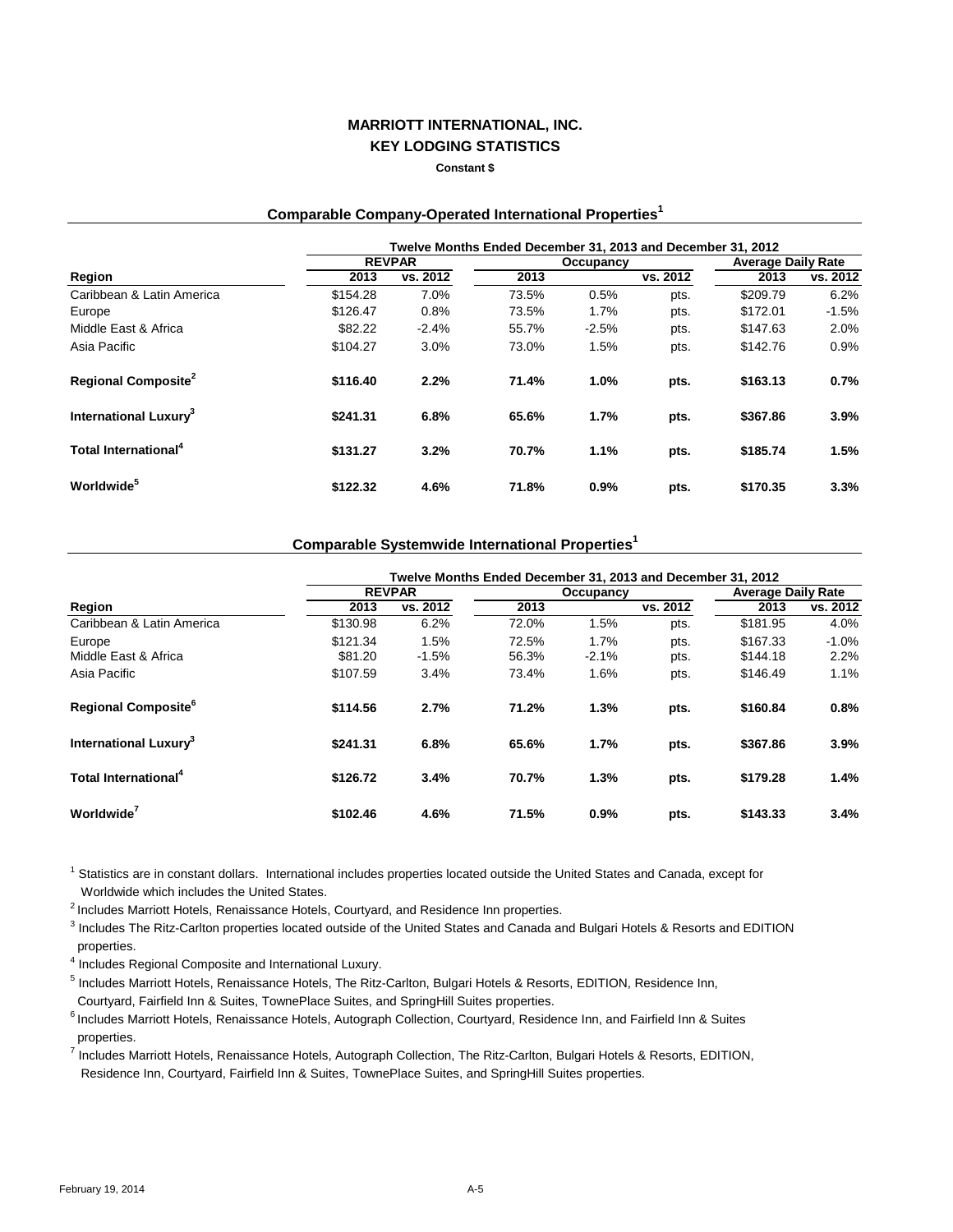# **Comparable Company-Operated North American Properties<sup>1</sup>**

|                                                           | Three Months Ended December 31, 2013 and December 31, 2012 |               |       |                 |          |                           |  |  |  |
|-----------------------------------------------------------|------------------------------------------------------------|---------------|-------|-----------------|----------|---------------------------|--|--|--|
|                                                           |                                                            | <b>REVPAR</b> |       | Occupancy       |          | <b>Average Daily Rate</b> |  |  |  |
| <b>Brand</b>                                              | 2013                                                       | vs. 2012      | 2013  | vs. 2012        | 2013     | vs. 2012                  |  |  |  |
| <b>Marriott Hotels</b>                                    | \$127.47                                                   | 4.9%          | 69.9% | 1.2%<br>pts.    | \$182.34 | 3.1%                      |  |  |  |
| Renaissance Hotels                                        | \$119.06                                                   | 1.9%          | 68.8% | 0.1%<br>pts.    | \$172.94 | 1.7%                      |  |  |  |
| <b>Composite North American Full-Service</b>              | \$126.33                                                   | 4.5%          | 69.8% | $1.1\%$ pts.    | \$181.08 | $2.9\%$                   |  |  |  |
| The Ritz-Carlton                                          | \$230.45                                                   | 10.4%         | 68.6% | 1.9% pts.       | \$335.87 | 7.4%                      |  |  |  |
| <b>Composite North American Full-Service &amp; Luxury</b> | \$136.93                                                   | 5.5%          | 69.6% | 1.2% pts.       | \$196.62 | 3.7%                      |  |  |  |
| Courtyard                                                 | \$78.76                                                    | 5.6%          | 65.2% | 2.1% pts.       | \$120.87 | 2.2%                      |  |  |  |
| <b>SpringHill Suites</b>                                  | \$70.51                                                    | 2.9%          | 67.4% | $0.4\%$<br>pts. | \$104.64 | 2.3%                      |  |  |  |
| Residence Inn                                             | \$88.74                                                    | 1.3%          | 71.6% | 0.3%<br>pts.    | \$123.98 | 0.9%                      |  |  |  |
| <b>TownePlace Suites</b>                                  | \$55.92                                                    | 6.3%          | 64.5% | 0.7% pts.       | \$86.70  | 5.1%                      |  |  |  |
| <b>Composite North American Limited-Service</b>           | \$79.99                                                    | 4.3%          | 67.2% | $1.4\%$ pts.    | \$119.11 | 2.1%                      |  |  |  |
| <b>Composite - All</b>                                    | \$113.08                                                   | 5.1%          | 68.6% | 1.3% pts.       | \$164.84 | $3.2\%$                   |  |  |  |

# **Comparable Systemwide North American Properties<sup>1</sup>**

|                                                           | Three Months Ended December 31, 2013 and December 31, 2012 |               |       |              |          |          |                           |  |  |
|-----------------------------------------------------------|------------------------------------------------------------|---------------|-------|--------------|----------|----------|---------------------------|--|--|
|                                                           |                                                            | <b>REVPAR</b> |       | Occupancy    |          |          | <b>Average Daily Rate</b> |  |  |
| <b>Brand</b>                                              | 2013                                                       | vs. 2012      | 2013  |              | vs. 2012 | 2013     | vs. 2012                  |  |  |
| <b>Marriott Hotels</b>                                    | \$111.35                                                   | 5.2%          | 67.2% | 1.1%         | pts.     | \$165.68 | 3.6%                      |  |  |
| Renaissance Hotels                                        | \$103.14                                                   | 2.3%          | 67.0% | 0.1%         | pts.     | \$154.03 | 2.1%                      |  |  |
| <b>Autograph Collection Hotels</b>                        | \$168.44                                                   | 16.5%         | 75.0% | 2.0%         | pts.     | \$224.57 | 13.5%                     |  |  |
| <b>Composite North American Full-Service</b>              | \$112.00                                                   | 5.3%          | 67.4% | $0.9\%$ pts. |          | \$166.10 | 3.8%                      |  |  |
| The Ritz-Carlton                                          | \$230.45                                                   | 10.4%         | 68.6% | 1.9%         | pts.     | \$335.87 | 7.4%                      |  |  |
| <b>Composite North American Full-Service &amp; Luxury</b> | \$118.80                                                   | 5.9%          | 67.5% | $1.0\%$ pts. |          | \$176.01 | 4.3%                      |  |  |
| Courtyard                                                 | \$79.87                                                    | 4.5%          | 65.8% | 1.3%         | pts.     | \$121.44 | 2.5%                      |  |  |
| Fairfield Inn & Suites                                    | \$61.20                                                    | 3.2%          | 63.0% | $0.7\%$      | pts.     | \$97.09  | 2.0%                      |  |  |
| <b>SpringHill Suites</b>                                  | \$71.18                                                    | 5.2%          | 68.1% | 1.6%         | pts.     | \$104.52 | 2.6%                      |  |  |
| Residence Inn                                             | \$89.40                                                    | 2.3%          | 72.7% | $-0.1\%$     | pts.     | \$122.99 | 2.5%                      |  |  |
| <b>TownePlace Suites</b>                                  | \$59.44                                                    | 2.1%          | 65.8% | $-0.3\%$     | pts.     | \$90.28  | 2.5%                      |  |  |
| <b>Composite North American Limited-Service</b>           | \$76.01                                                    | 3.6%          | 67.1% | $0.8\%$ pts. |          | \$113.21 | 2.5%                      |  |  |
| <b>Composite - All</b>                                    | \$91.47                                                    | 4.7%          | 67.3% | 0.8% pts.    |          | \$135.99 | 3.3%                      |  |  |

1 Statistics include only properties located in the United States.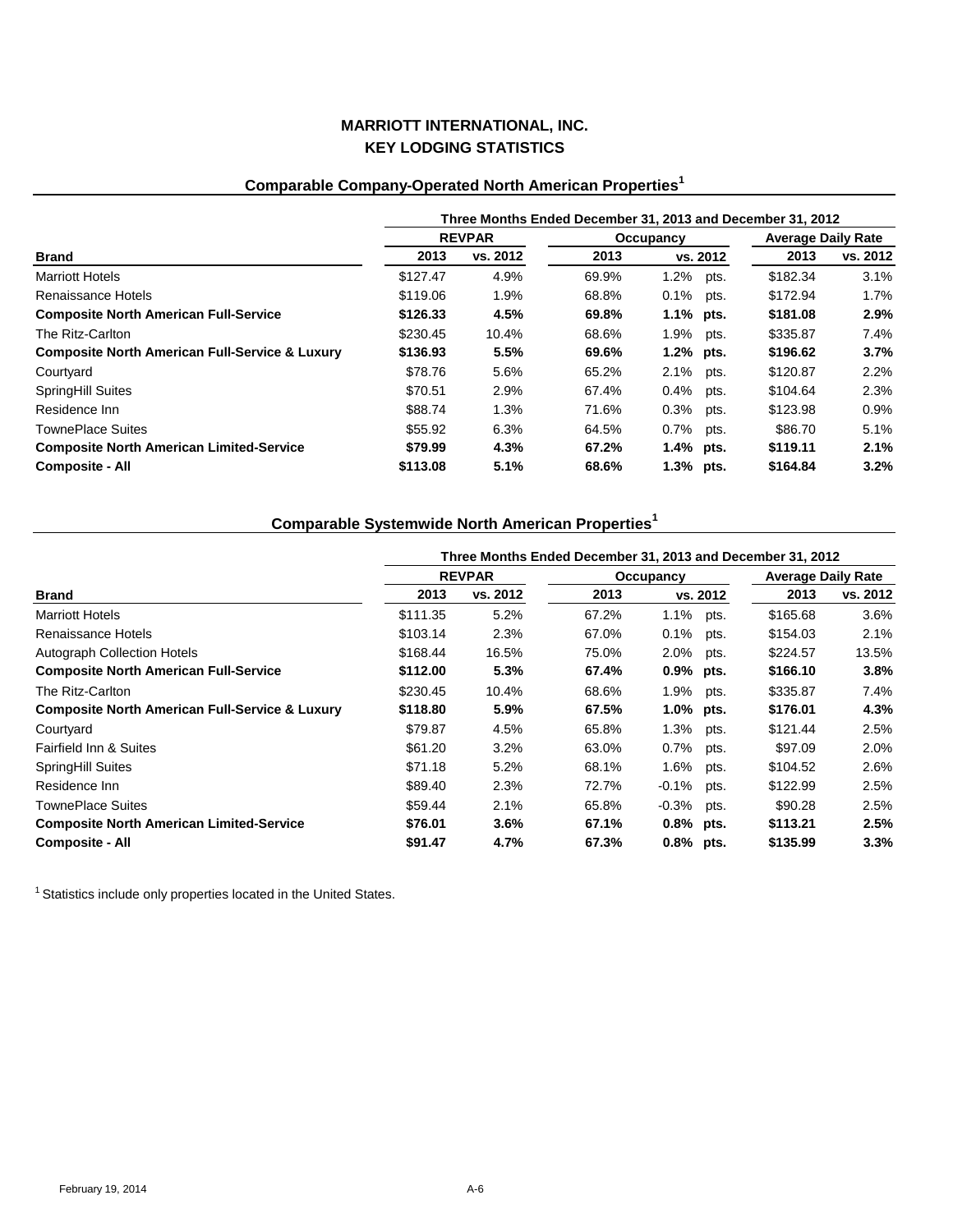# **Comparable Company-Operated North American Properties<sup>1</sup>**

|                                                           | Twelve Months Ended December 31, 2013 and December 31, 2012 |               |           |              |      |                           |          |  |  |
|-----------------------------------------------------------|-------------------------------------------------------------|---------------|-----------|--------------|------|---------------------------|----------|--|--|
|                                                           |                                                             | <b>REVPAR</b> | Occupancy |              |      | <b>Average Daily Rate</b> |          |  |  |
| Brand                                                     | 2013                                                        | vs. 2012      | 2013      | vs. 2012     |      | 2013                      | vs. 2012 |  |  |
| <b>Marriott Hotels</b>                                    | \$132.03                                                    | 5.4%          | 73.6%     | $0.8\%$ pts. |      | \$179.44                  | 4.3%     |  |  |
| Renaissance Hotels                                        | \$125.55                                                    | 3.6%          | 73.4%     | $0.4\%$      | pts. | \$170.98                  | 3.1%     |  |  |
| <b>Composite North American Full-Service</b>              | \$131.15                                                    | 5.2%          | 73.6%     | 0.7% pts.    |      | \$178.29                  | 4.1%     |  |  |
| The Ritz-Carlton                                          | \$230.82                                                    | 8.7%          | 71.3%     | 1.4% pts.    |      | \$323.83                  | 6.6%     |  |  |
| <b>Composite North American Full-Service &amp; Luxury</b> | \$141.30                                                    | 5.7%          | 73.3%     | $0.8\%$ pts. |      | \$192.70                  | 4.6%     |  |  |
| Courtyard                                                 | \$83.75                                                     | 5.3%          | 68.6%     | 0.9% pts.    |      | \$122.07                  | 3.8%     |  |  |
| <b>SpringHill Suites</b>                                  | \$76.73                                                     | 4.1%          | 71.9%     | $1.2\%$      | pts. | \$106.75                  | 2.4%     |  |  |
| Residence Inn                                             | \$97.09                                                     | 3.2%          | 76.2%     | $0.7\%$      | pts. | \$127.35                  | 2.3%     |  |  |
| <b>TownePlace Suites</b>                                  | \$60.74                                                     | 3.6%          | 68.7%     | $-1.9%$ pts. |      | \$88.37                   | 6.4%     |  |  |
| <b>Composite North American Limited-Service</b>           | \$85.85                                                     | 4.7%          | 71.0%     | $0.8\%$ pts. |      | \$120.98                  | 3.5%     |  |  |
| <b>Composite - All</b>                                    | \$118.08                                                    | 5.4%          | 72.3%     | $0.8%$ pts.  |      | \$163.24                  | 4.2%     |  |  |

# **Comparable Systemwide North American Properties<sup>1</sup>**

|                                                           | Twelve Months Ended December 31, 2013 and December 31, 2012 |               |       |              |      |          |                    |  |  |
|-----------------------------------------------------------|-------------------------------------------------------------|---------------|-------|--------------|------|----------|--------------------|--|--|
|                                                           |                                                             | <b>REVPAR</b> |       | Occupancy    |      |          | Average Daily Rate |  |  |
| <b>Brand</b>                                              | 2013                                                        | vs. 2012      | 2013  | vs. 2012     |      | 2013     | vs. 2012           |  |  |
| <b>Marriott Hotels</b>                                    | \$117.20                                                    | 5.4%          | 71.3% | 1.0%         | pts. | \$164.37 | 4.0%               |  |  |
| Renaissance Hotels                                        | \$109.30                                                    | 4.2%          | 71.3% | $0.7\%$      | pts. | \$153.33 | 3.2%               |  |  |
| <b>Autograph Collection Hotels</b>                        | \$158.87                                                    | 8.8%          | 76.6% | $1.7\%$      | pts. | \$207.34 | 6.4%               |  |  |
| <b>Composite North American Full-Service</b>              | \$117.39                                                    | 5.4%          | 71.5% | 0.9% pts.    |      | \$164.24 | 4.0%               |  |  |
| The Ritz-Carlton                                          | \$230.82                                                    | 8.7%          | 71.3% | 1.4%         | pts. | \$323.83 | 6.6%               |  |  |
| <b>Composite North American Full-Service &amp; Luxury</b> | \$123.89                                                    | 5.7%          | 71.5% | $1.0\%$ pts. |      | \$173.37 | 4.3%               |  |  |
| Courtyard                                                 | \$86.35                                                     | 4.9%          | 70.2% | $0.9\%$      | pts. | \$123.07 | 3.6%               |  |  |
| Fairfield Inn & Suites                                    | \$66.95                                                     | 4.3%          | 67.9% | $0.6\%$      | pts. | \$98.58  | 3.3%               |  |  |
| <b>SpringHill Suites</b>                                  | \$77.57                                                     | 5.2%          | 72.2% | 1.3%         | pts. | \$107.42 | 3.3%               |  |  |
| Residence Inn                                             | \$96.79                                                     | 3.9%          | 77.4% | 0.4%         | pts. | \$125.04 | 3.5%               |  |  |
| TownePlace Suites                                         | \$65.50                                                     | 1.8%          | 71.5% | $-0.5\%$     | pts. | \$91.64  | 2.4%               |  |  |
| <b>Composite North American Limited-Service</b>           | \$82.52                                                     | 4.4%          | 71.8% | $0.7%$ pts.  |      | \$115.00 | 3.4%               |  |  |
| <b>Composite - All</b>                                    | \$97.48                                                     | 5.0%          | 71.6% | 0.8% pts.    |      | \$136.05 | 3.8%               |  |  |

1 Statistics include only properties located in the United States.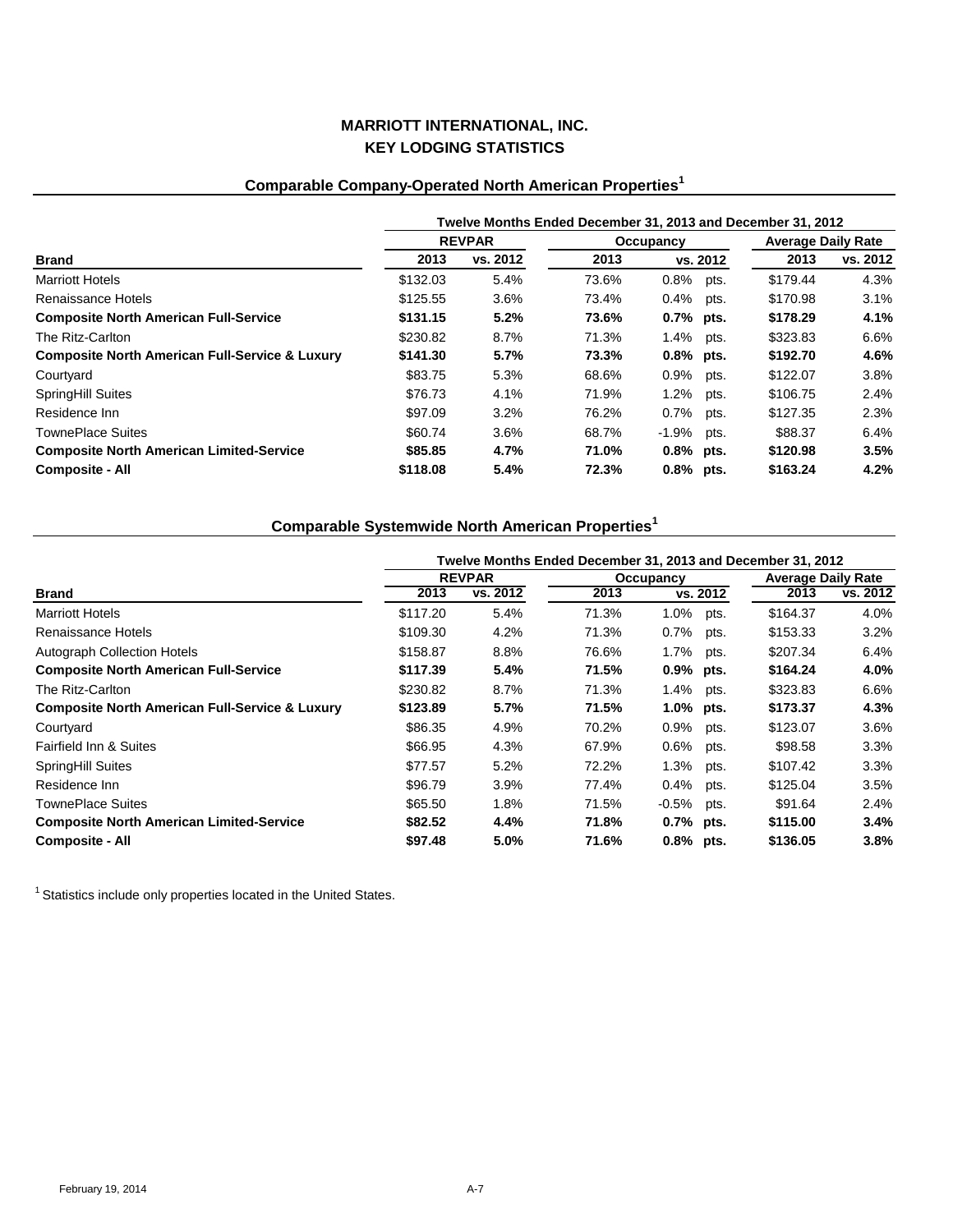### **MARRIOTT INTERNATIONAL, INC. NON-GAAP FINANCIAL MEASURES EBITDA AND ADJUSTED EBITDA**

(\$ in millions)

|                                                                                                   | Fiscal Year 2013 |                  |    |                   |    |                         |    |                          |           |
|---------------------------------------------------------------------------------------------------|------------------|------------------|----|-------------------|----|-------------------------|----|--------------------------|-----------|
|                                                                                                   |                  | First<br>Quarter |    | Second<br>Quarter |    | <b>Third</b><br>Quarter |    | <b>Fourth</b><br>Quarter | Total     |
| Net Income                                                                                        | \$               | 136              | \$ | 179               | \$ | 160                     | \$ | 151                      | \$<br>626 |
| Interest expense                                                                                  |                  | 31               |    | 29                |    | 28                      |    | 32                       | 120       |
| Tax provision                                                                                     |                  | 65               |    | 84                |    | 63                      |    | 59                       | 271       |
| Depreciation and amortization                                                                     |                  | 25               |    | 33                |    | 34                      |    | 35                       | 127       |
| Depreciation classified in Reimbursed costs                                                       |                  | 12               |    | 12                |    | 12                      |    | 12                       | 48        |
| Interest expense from unconsolidated joint ventures                                               |                  |                  |    |                   |    |                         |    |                          | 4         |
| Depreciation and amortization from unconsolidated joint ventures                                  |                  | 3                |    | 3                 |    | 3                       |    | 4                        | 13        |
| <b>EBITDA**</b>                                                                                   |                  | 273              |    | 341               |    | 301                     |    | 294                      | 1,209     |
| Share-based compensation (including share-based compensation reimbursed by<br>third-party owners) |                  | 30               |    | 31                |    | 28                      |    | 27                       | 116       |
| <b>Adjusted EBITDA **</b>                                                                         |                  | 303              |    | 372               |    | 329                     |    | 321                      | 1,325     |
| Increase (decrease) over 2012 Adjusted EBITDA                                                     |                  | 25%              |    | 18%               |    | 22%                     |    | (18%)                    | 9%        |

|                                                                            | <b>Fiscal Year 2012</b> |                         |   |                          |   |                         |    |                          |    |       |
|----------------------------------------------------------------------------|-------------------------|-------------------------|---|--------------------------|---|-------------------------|----|--------------------------|----|-------|
|                                                                            |                         | <b>First</b><br>Quarter |   | <b>Second</b><br>Quarter |   | <b>Third</b><br>Quarter |    | <b>Fourth</b><br>Quarter |    | Total |
| Net Income                                                                 | ъ                       | 104                     | S | 143                      | S | 143                     | S. | 181                      | \$ | 571   |
| Interest expense                                                           |                         | 33                      |   | 34                       |   | 29                      |    | 41                       |    | 137   |
| Tax provision                                                              |                         | 43                      |   | 66                       |   | 79                      |    | 90                       |    | 278   |
| Depreciation and amortization                                              |                         | 19                      |   | 28                       |   | 22                      |    | 33                       |    | 102   |
| Depreciation classified in Reimbursed costs                                |                         | 10                      |   | 10                       |   | 11                      |    | 14                       |    | 45    |
| Interest expense from unconsolidated joint ventures                        |                         |                         |   | 4                        |   |                         |    |                          |    | 11    |
| Depreciation and amortization from unconsolidated joint ventures           |                         |                         |   |                          |   |                         |    |                          |    | 20    |
| <b>EBITDA**</b>                                                            |                         | 219                     |   | 293                      |   | 287                     |    | 365                      |    | 1,164 |
| Share-based compensation (including share-based compensation reimbursed by |                         |                         |   |                          |   |                         |    |                          |    |       |
| third-party owners)                                                        |                         | 23                      |   | 23                       |   | 23                      |    | 25                       |    | 94    |
| Less: Gain on Courtyard JV sale, pretax                                    |                         |                         |   |                          |   | (41)                    |    |                          |    | (41)  |
| <b>Adjusted EBITDA **</b>                                                  |                         | 242                     |   | 316                      |   | 269                     |    | 390                      |    | 1,217 |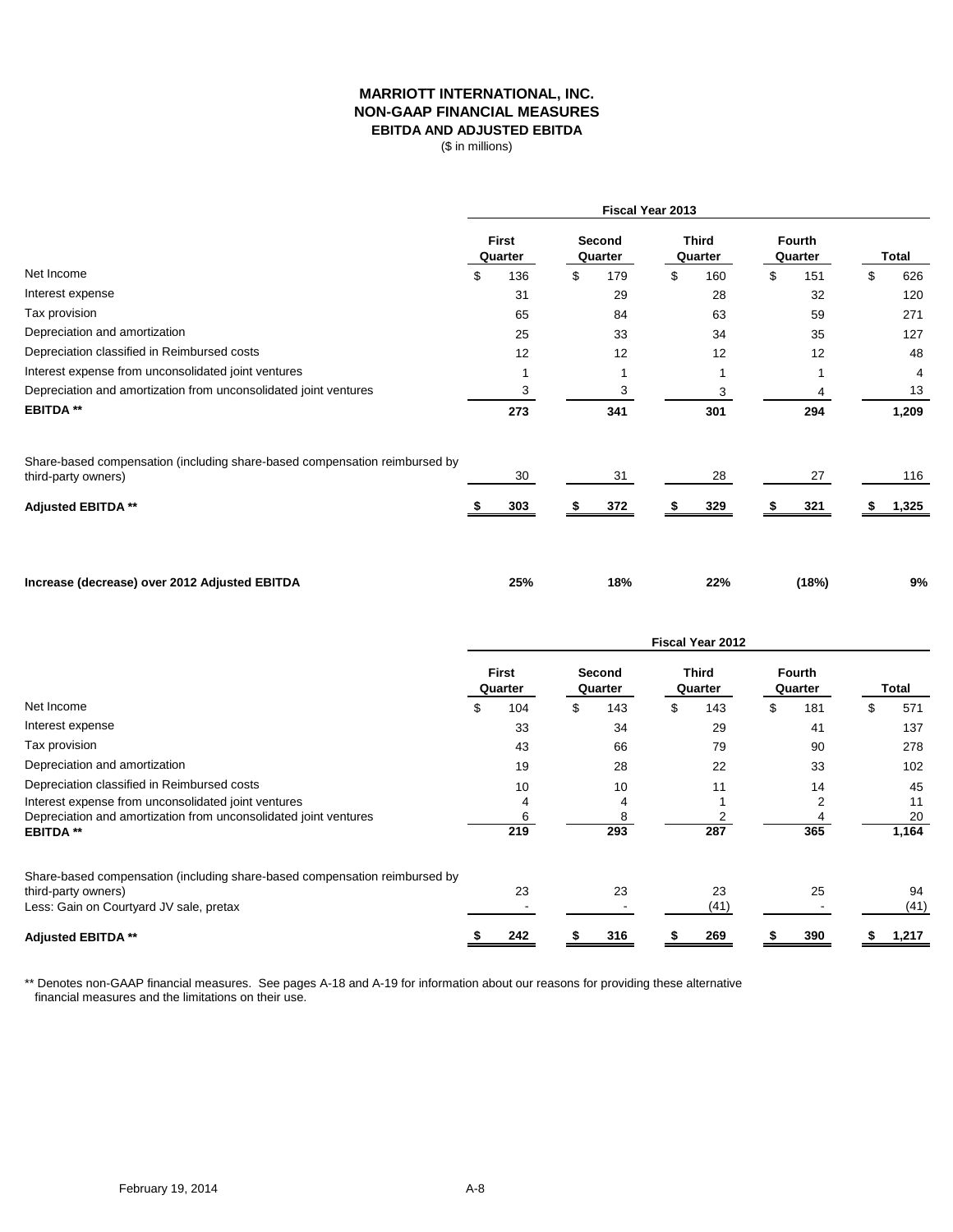### **MARRIOTT INTERNATIONAL, INC. NON-GAAP FINANCIAL MEASURES FULL YEAR EBITDA AND ADJUSTED EBITDA FORECASTED 2014**

(\$ in millions)

|                                                                                                   | Range |                                           |    |       |                                      |       |  |
|---------------------------------------------------------------------------------------------------|-------|-------------------------------------------|----|-------|--------------------------------------|-------|--|
|                                                                                                   |       | <b>Estimated EBITDA</b><br>Full Year 2014 |    |       | <b>As Reported</b><br>Full Year 2013 |       |  |
| Net Income                                                                                        | \$    | 673                                       | \$ | 721   | \$                                   | 626   |  |
| Interest expense                                                                                  |       | 130                                       |    | 130   |                                      | 120   |  |
| Tax provision                                                                                     |       | 317                                       |    | 339   |                                      | 271   |  |
| Depreciation and amortization                                                                     |       | 120                                       |    | 120   |                                      | 127   |  |
| Depreciation classified in Reimbursed costs                                                       |       | 55                                        |    | 55    |                                      | 48    |  |
| Interest expense from unconsolidated joint ventures                                               |       | 5                                         |    | 5     |                                      | 4     |  |
| Depreciation and amortization from unconsolidated joint ventures                                  |       | 15                                        |    | 15    |                                      | 13    |  |
| <b>EBITDA**</b>                                                                                   | \$    | 1,315                                     | \$ | 1,385 | \$                                   | 1,209 |  |
| Share-based compensation (including share-based compensation reimbursed by<br>third-party owners) | \$    | 110                                       | \$ | 110   | \$                                   | 116   |  |
| <b>Adjusted EBITDA **</b>                                                                         |       | 1,425                                     | \$ | 1,495 | \$                                   | 1,325 |  |
| Increase over 2013 Adjusted EBITDA**                                                              |       | 8%                                        |    | 13%   |                                      |       |  |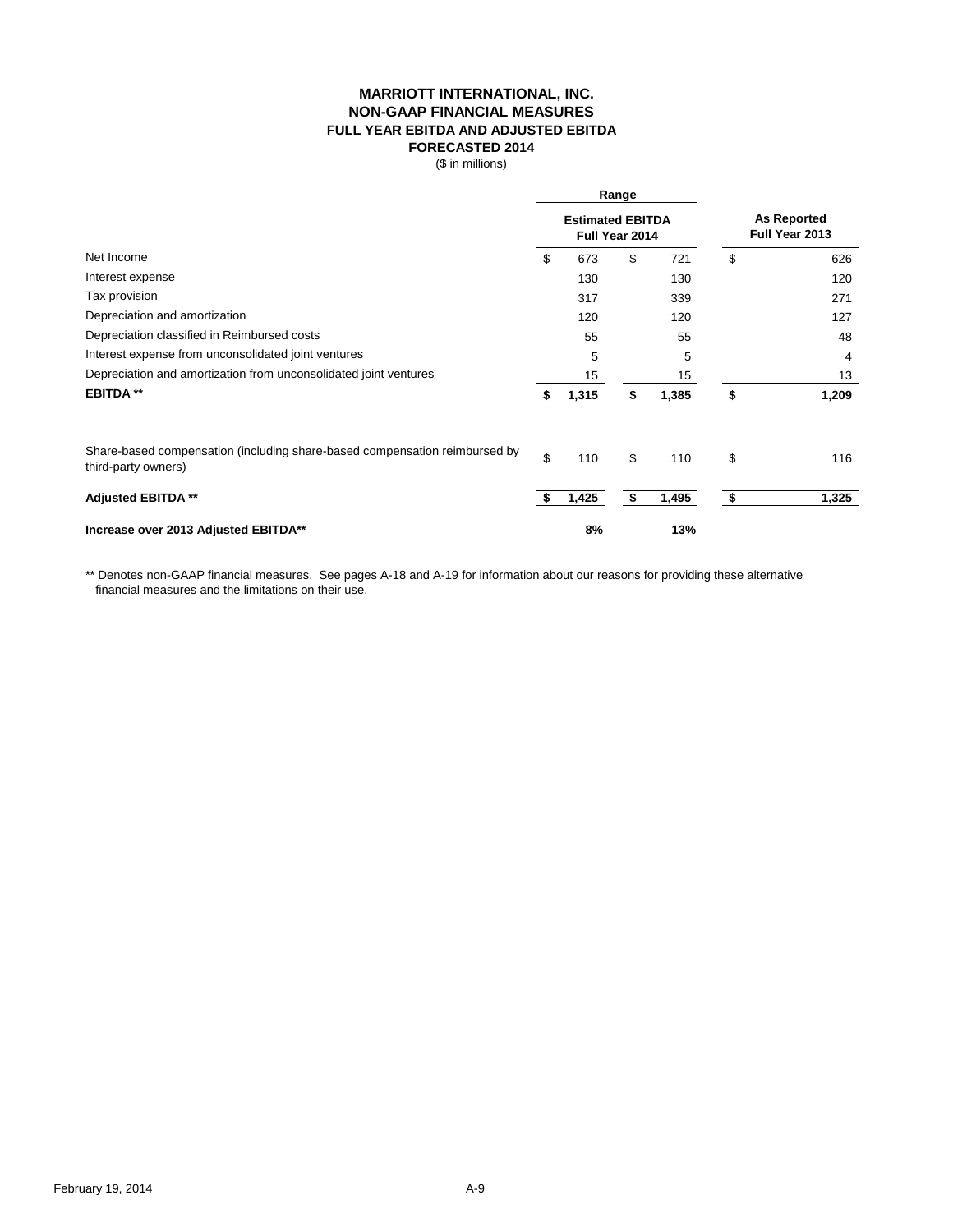### **MARRIOTT INTERNATIONAL, INC. NON-GAAP FINANCIAL MEASURES OPERATING INCOME MARGIN EXCLUDING COST REIMBURSEMENTS**

**Full Year 2013** 

(\$ in millions)

| <b>OPERATING INCOME MARGIN</b>                                               | <b>Full Year</b> | <b>Full Year</b><br>2012 |   |                  |
|------------------------------------------------------------------------------|------------------|--------------------------|---|------------------|
| <b>Operating Income</b>                                                      |                  | 988                      |   | 940              |
| Total revenues as reported                                                   | \$               | 12.784                   | S | 11.814           |
| Less: cost reimbursements<br>Total revenues excluding cost reimbursements ** |                  | (10, 291)<br>2.493       |   | (9,405)<br>2,409 |
| Operating income margin, excluding cost reimbursements **                    |                  | 40%                      |   | 39%              |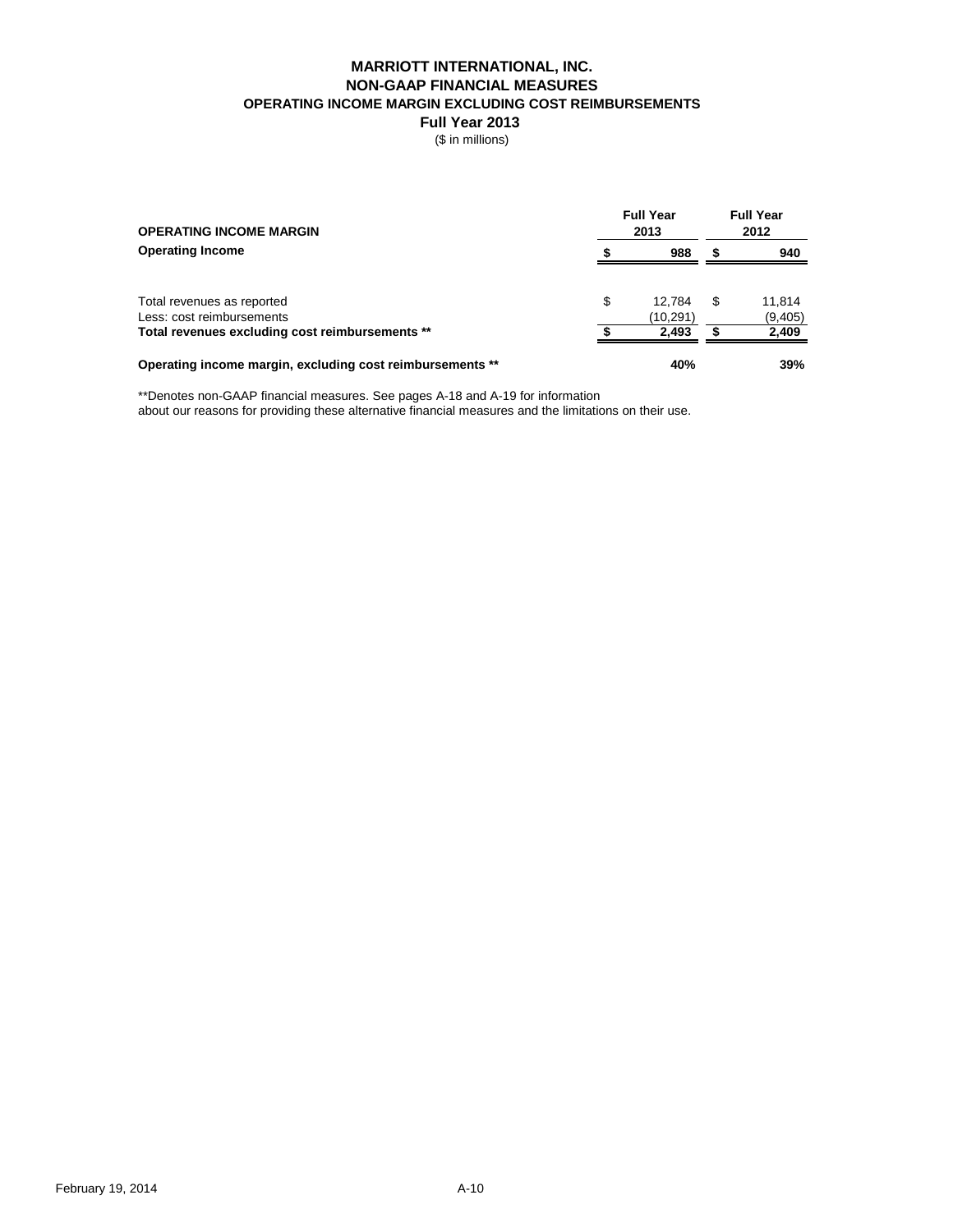# **MARRIOTT INTERNATIONAL, INC. NON-GAAP FINANCIAL MEASURES**

**ADJUSTED 2012 EPS EXCLUDING GAIN ON COURTYARD JV SALE, NET OF TAX**

(in millions, except per share amounts)

|                                                   | <b>Full Year</b><br>2013 | <b>Full Year</b><br>2012 |
|---------------------------------------------------|--------------------------|--------------------------|
| Net income, as reported                           |                          | \$<br>571                |
| Less: Gain on Courtyard JV sale, net of tax       |                          | (25)                     |
| Net income, as adjusted **                        |                          | 546                      |
| <b>DILUTED EPS AS REPORTED</b>                    |                          | \$<br>1.72               |
| DILUTED PER SHARE GAIN ON COURTYARD JV SALE       |                          | (0.08)                   |
| <b>DILUTED EPS AS ADJUSTED **</b>                 |                          | 1.64                     |
| <b>DILUTED EPS</b>                                | 2.00                     |                          |
| <b>INCREASE OVER 2012 DILUTED EPS</b>             | 16%                      |                          |
| <b>INCREASE OVER 2012 ADJUSTED DILUTED EPS **</b> | 22%                      |                          |
| <b>Diluted Shares</b>                             |                          | 332.9                    |
|                                                   |                          |                          |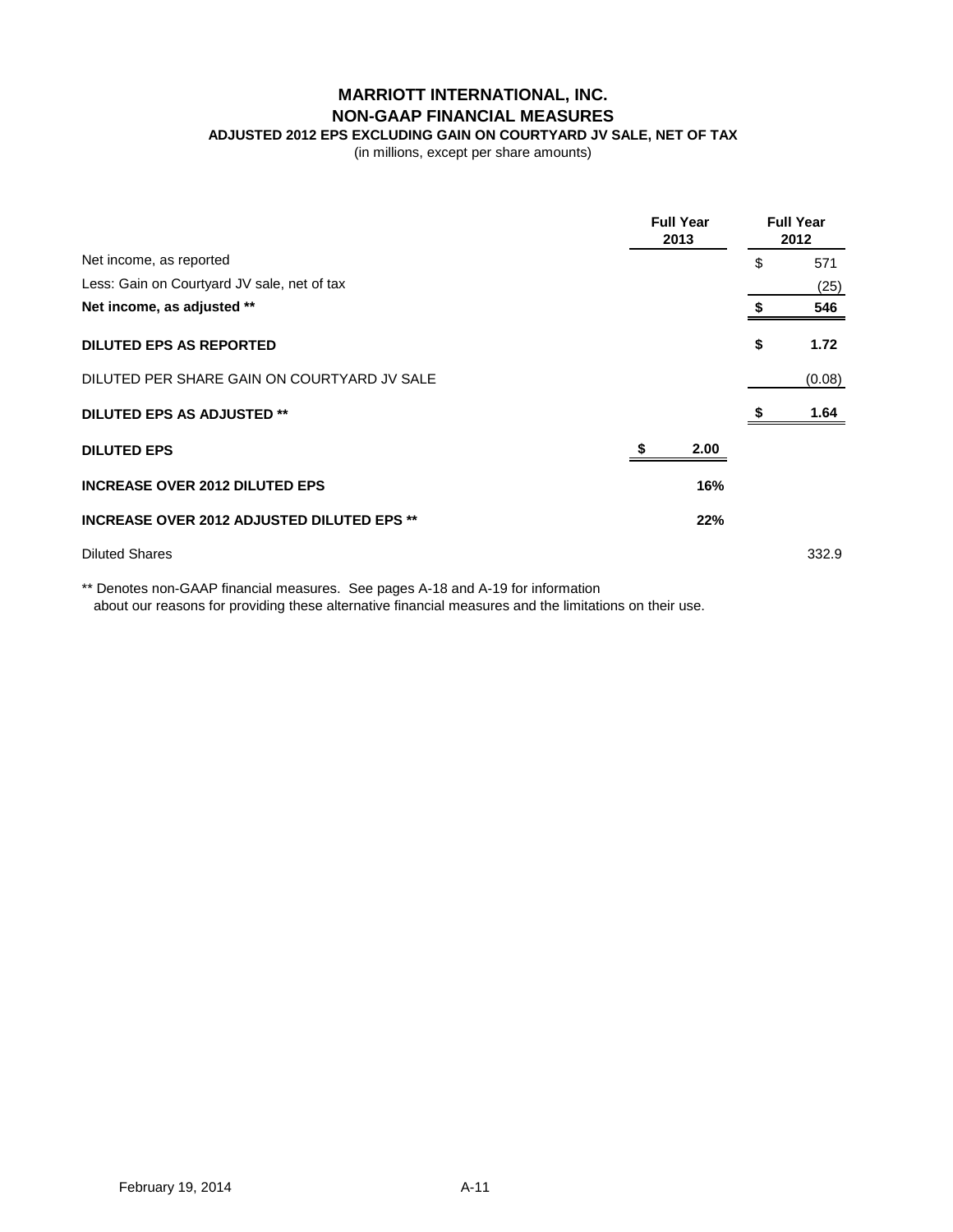## **MARRIOTT INTERNATIONAL, INC. NON-GAAP FINANCIAL MEASURES RETURN ON INVESTED CAPITAL**

(\$ in millions)

**The reconciliation of income to earnings before interest expense and income taxes is as follows:**

|                    |                                                    |     | <b>Fiscal Year</b><br>2013 |
|--------------------|----------------------------------------------------|-----|----------------------------|
| Net Income<br>Add: | \$                                                 | 626 |                            |
|                    | Provision for income taxes                         |     | 271<br>120                 |
| Interest expense   |                                                    |     |                            |
|                    | Income before interest expense and income taxes ** | S   | 1,017                      |

**The reconciliations of assets to invested capital are as follows:**

|        |                                                          | <b>Year-End</b><br>2013 |       | Year-End<br>2012 |       |
|--------|----------------------------------------------------------|-------------------------|-------|------------------|-------|
| Assets |                                                          | \$                      | 6,794 | \$               | 6,342 |
| Less:  | Current liabilities, net of current portion of long-term |                         |       |                  |       |

| debt<br>Deferred tax assets, net           | ັ<br>(2,623)<br>(880) | (2,366)<br>(943) |
|--------------------------------------------|-----------------------|------------------|
| Invested capital **                        | 3,291                 | S<br>3,033       |
| Average invested capital $**$ <sup>2</sup> | \$.<br>3,162          |                  |
| <b>Return on invested capital **</b>       | 32%                   |                  |

*1 Deducted because the numerator of the calculation is a pre-tax number. At year-end 2013 and 2012, "Deferred tax assets, net" is also net of "current deferred income tax liabilities" of \$19 million and \$13 million, respectively.*

*2 Calculated as "Invested capital" for the current year and prior year, divided by two.*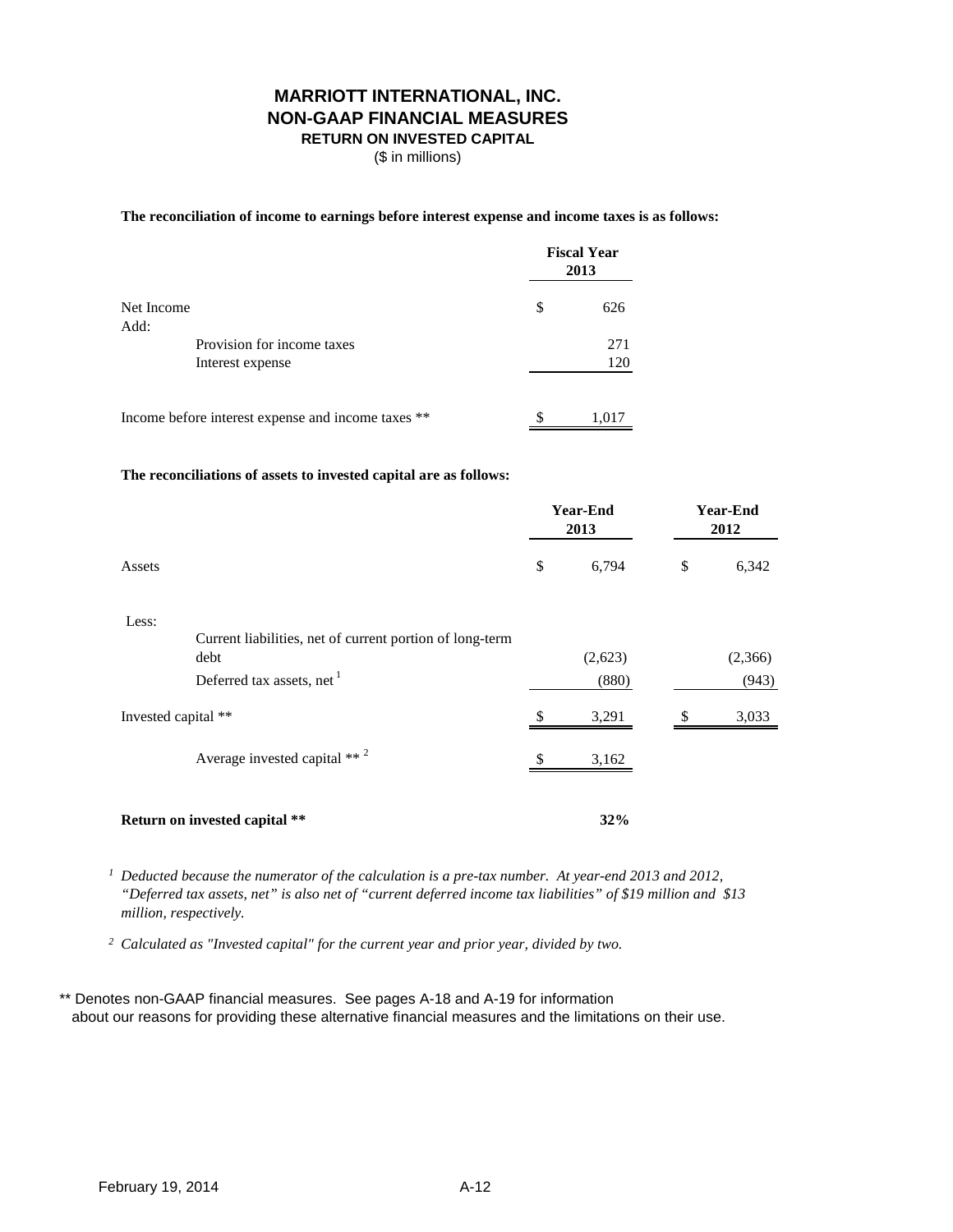### **MARRIOTT INTERNATIONAL, INC. NON-GAAP FINANCIAL MEASURES ADJUSTED OWNED AND LEASED EXPENSES AND FIRST QUARTER 2013 ADJUSTED GENERAL, ADMINISTRATIVE AND OTHER EXPENSES**

(\$ in millions)

|                                                | <b>As Reported</b><br>93 Days Ended<br>March 31, 2013 |       | <b>Depreciation and</b><br><b>Amortization</b><br><b>Adjustments</b> |      | <b>As Adjusted</b><br>93 Days Ended<br>March 31,2013 ** |       |
|------------------------------------------------|-------------------------------------------------------|-------|----------------------------------------------------------------------|------|---------------------------------------------------------|-------|
|                                                |                                                       |       |                                                                      |      |                                                         |       |
| <b>REVENUES</b>                                |                                                       |       |                                                                      |      |                                                         |       |
| Base management fees                           | \$                                                    | 153   | \$                                                                   |      | \$                                                      | 153   |
| Franchise fees                                 |                                                       | 151   |                                                                      |      |                                                         | 151   |
| Incentive management fees                      |                                                       | 66    |                                                                      |      |                                                         | 66    |
| Owned, leased, and other revenue <sup>1</sup>  |                                                       | 224   |                                                                      |      |                                                         | 224   |
| Cost reimbursements <sup>2</sup>               |                                                       | 2,548 |                                                                      |      |                                                         | 2,548 |
| <b>Total Revenues</b>                          |                                                       | 3,142 |                                                                      |      |                                                         | 3,142 |
| <b>OPERATING COSTS AND EXPENSES</b>            |                                                       |       |                                                                      |      |                                                         |       |
| Owned and leased 3                             |                                                       | 188   |                                                                      | (10) |                                                         | 178   |
| Reimbursed costs                               |                                                       | 2,548 |                                                                      |      |                                                         | 2,548 |
| Depreciation and amortization <sup>4</sup>     |                                                       |       |                                                                      | 25   |                                                         | 25    |
| General, administrative and other <sup>5</sup> |                                                       | 180   |                                                                      | (15) |                                                         | 165   |
| <b>Total Expenses</b>                          |                                                       | 2,916 |                                                                      |      |                                                         | 2,916 |
| <b>OPERATING INCOME</b>                        |                                                       | 226   | \$                                                                   |      |                                                         | 226   |

1 – *Owned, leased, and other revenue* includes revenue from the properties we own or lease, termination fees, branding fees, and other revenue.

<sup>2</sup> – *Cost reimbursements* include reimbursements from properties for Marriott-funded operating expenses.

<sup>3</sup> – Owned and leased expenses include operating expenses related to our owned or leased hotels, including lease payments, pre-opening expenses and depreciation.

4 – *Depreciation and amortization* includes depreciation and amortization from owned, leased, and other expenses and general, administrative, and other expenses.

5 – *General, administrative and other* expenses include the overhead costs allocated to our segments, and our corporate overhead costs and general expenses.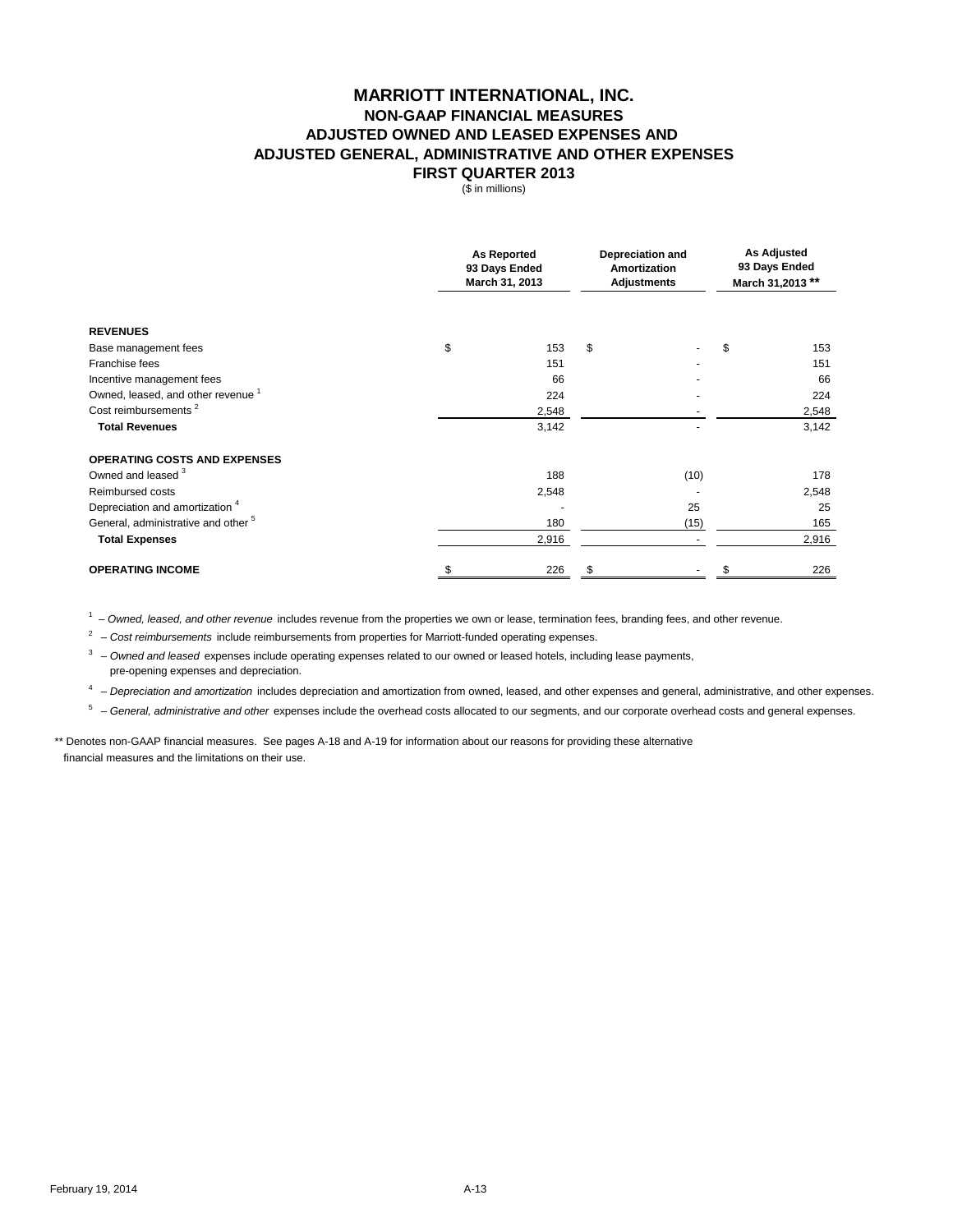### **MARRIOTT INTERNATIONAL, INC. NON-GAAP FINANCIAL MEASURES SECOND QUARTER 2013 ADJUSTED OWNED AND LEASED EXPENSES AND ADJUSTED GENERAL, ADMINISTRATIVE AND OTHER EXPENSES**

(\$ in millions)

|                                                | <b>As Reported</b><br>91 Days Ended<br>June 30, 2013 |       | <b>Depreciation and</b><br>Amortization<br><b>Adjustments</b> |      | <b>As Adjusted</b><br>91 Days Ended<br>June 30, 2013 ** |       |
|------------------------------------------------|------------------------------------------------------|-------|---------------------------------------------------------------|------|---------------------------------------------------------|-------|
| <b>REVENUES</b>                                |                                                      |       |                                                               |      |                                                         |       |
| Base management fees                           | \$                                                   | 166   | \$                                                            |      | \$                                                      | 166   |
| Franchise fees                                 |                                                      | 177   |                                                               |      |                                                         | 177   |
| Incentive management fees                      |                                                      | 64    |                                                               |      |                                                         | 64    |
| Owned, leased, and other revenue <sup>1</sup>  |                                                      | 246   |                                                               |      |                                                         | 246   |
| Cost reimbursements <sup>2</sup>               |                                                      | 2,610 |                                                               |      |                                                         | 2,610 |
| <b>Total Revenues</b>                          |                                                      | 3,263 |                                                               |      |                                                         | 3,263 |
| <b>OPERATING COSTS AND EXPENSES</b>            |                                                      |       |                                                               |      |                                                         |       |
| Owned and leased 3                             |                                                      | 195   |                                                               | (13) |                                                         | 182   |
| Reimbursed costs                               |                                                      | 2,610 |                                                               |      |                                                         | 2,610 |
| Depreciation and amortization <sup>4</sup>     |                                                      |       |                                                               | 33   |                                                         | 33    |
| General, administrative and other <sup>5</sup> |                                                      | 179   |                                                               | (20) |                                                         | 159   |
| <b>Total Expenses</b>                          |                                                      | 2,984 |                                                               |      |                                                         | 2,984 |
| <b>OPERATING INCOME</b>                        |                                                      | 279   |                                                               |      |                                                         | 279   |

1 – *Owned, leased, and other revenue* includes revenue from the properties we own or lease, termination fees, branding fees, and other revenue.

<sup>2</sup> – Cost reimbursements include reimbursements from properties for Marriott-funded operating expenses.

<sup>3</sup> – Owned and leased expenses include operating expenses related to our owned or leased hotels, including lease payments, pre-opening expenses and depreciation.

4 – *Depreciation and amortization* includes depreciation and amortization from owned, leased, and other expenses and general, administrative, and other expenses.

5 – *General, administrative and other* expenses include the overhead costs allocated to our segments, and our corporate overhead costs and general expenses.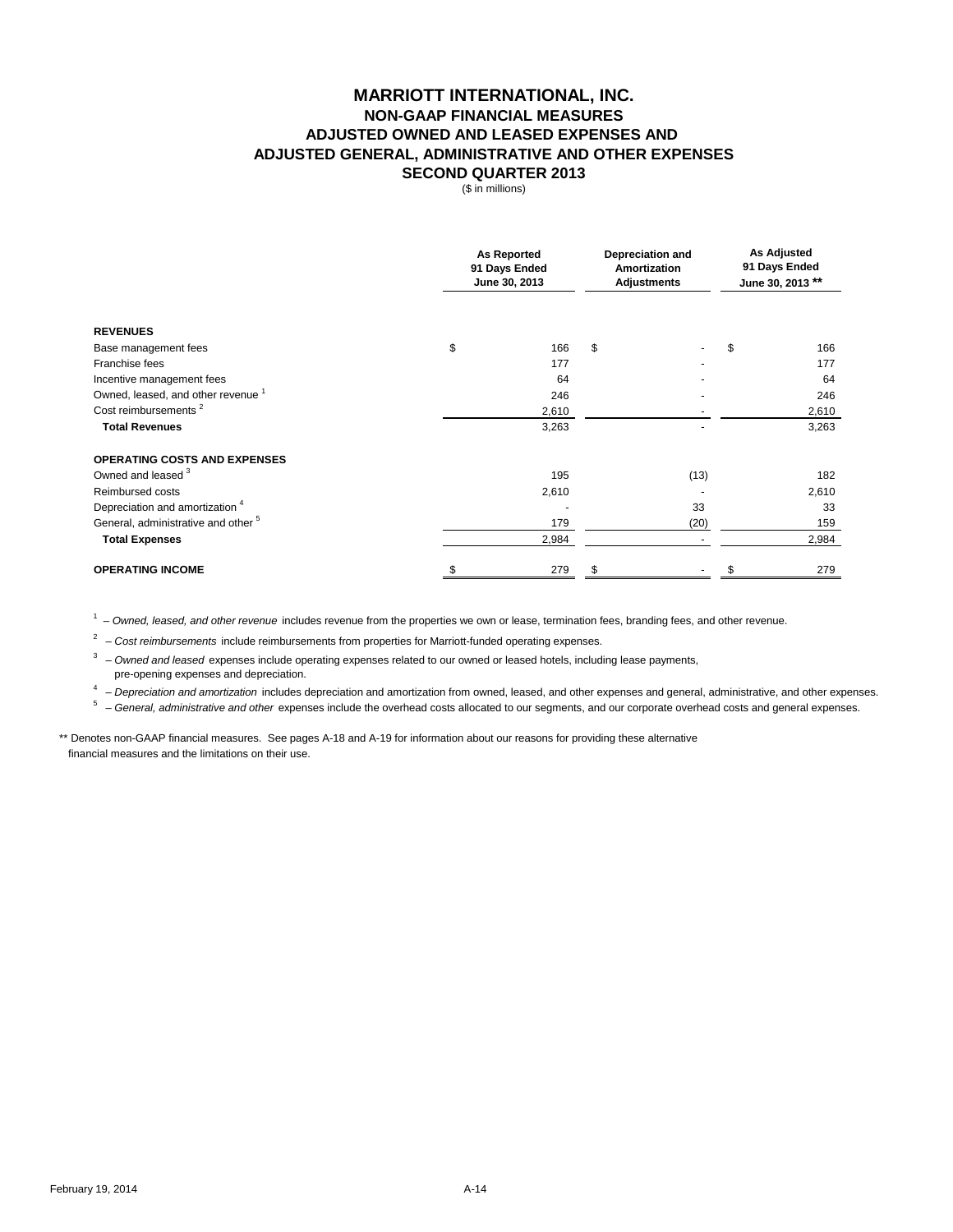### **MARRIOTT INTERNATIONAL, INC. NON-GAAP FINANCIAL MEASURES THIRD QUARTER 2013 ADJUSTED OWNED AND LEASED EXPENSES AND ADJUSTED GENERAL, ADMINISTRATIVE AND OTHER EXPENSES**

(\$ in millions)

|                                                | <b>As Reported</b><br>92 Days Ended<br>September 30, 2013 | Depreciation and<br><b>Amortization</b><br><b>Adjustments</b> |      | <b>As Adjusted</b><br>92 Days Ended<br>September 30, 2013 ** |  |
|------------------------------------------------|-----------------------------------------------------------|---------------------------------------------------------------|------|--------------------------------------------------------------|--|
| <b>REVENUES</b>                                |                                                           |                                                               |      |                                                              |  |
| Base management fees                           | \$<br>150                                                 | \$                                                            |      | \$<br>150                                                    |  |
| Franchise fees                                 | 175                                                       |                                                               |      | 175                                                          |  |
| Incentive management fees                      | 53                                                        |                                                               |      | 53                                                           |  |
| Owned, leased, and other revenue <sup>1</sup>  | 220                                                       |                                                               |      | 220                                                          |  |
| Cost reimbursements <sup>2</sup>               | 2,562                                                     |                                                               |      | 2,562                                                        |  |
| <b>Total Revenues</b>                          | 3,160                                                     |                                                               |      | 3,160                                                        |  |
| <b>OPERATING COSTS AND EXPENSES</b>            |                                                           |                                                               |      |                                                              |  |
| Owned and leased 3                             | 186                                                       |                                                               | (15) | 171                                                          |  |
| Reimbursed costs                               | 2,562                                                     |                                                               |      | 2,562                                                        |  |
| Depreciation and amortization <sup>4</sup>     |                                                           |                                                               | 34   | 34                                                           |  |
| General, administrative and other <sup>5</sup> | 167                                                       |                                                               | (19) | 148                                                          |  |
| <b>Total Expenses</b>                          | 2,915                                                     |                                                               |      | 2,915                                                        |  |
| <b>OPERATING INCOME</b>                        | 245                                                       |                                                               |      | 245                                                          |  |

1 – *Owned, leased, and other revenue* includes revenue from the properties we own or lease, termination fees, branding fees, and other revenue.

<sup>2</sup> – Cost reimbursements include reimbursements from properties for Marriott-funded operating expenses.

3 – *Owned and leased* expenses include operating expenses related to our owned or leased hotels, including lease payments, pre-opening expenses and depreciation.

4 – *Depreciation and amortization* includes depreciation and amortization from owned, leased, and other expenses and general, administrative, and other expenses.

5 – *General, administrative and other* expenses include the overhead costs allocated to our segments, and our corporate overhead costs and general expenses.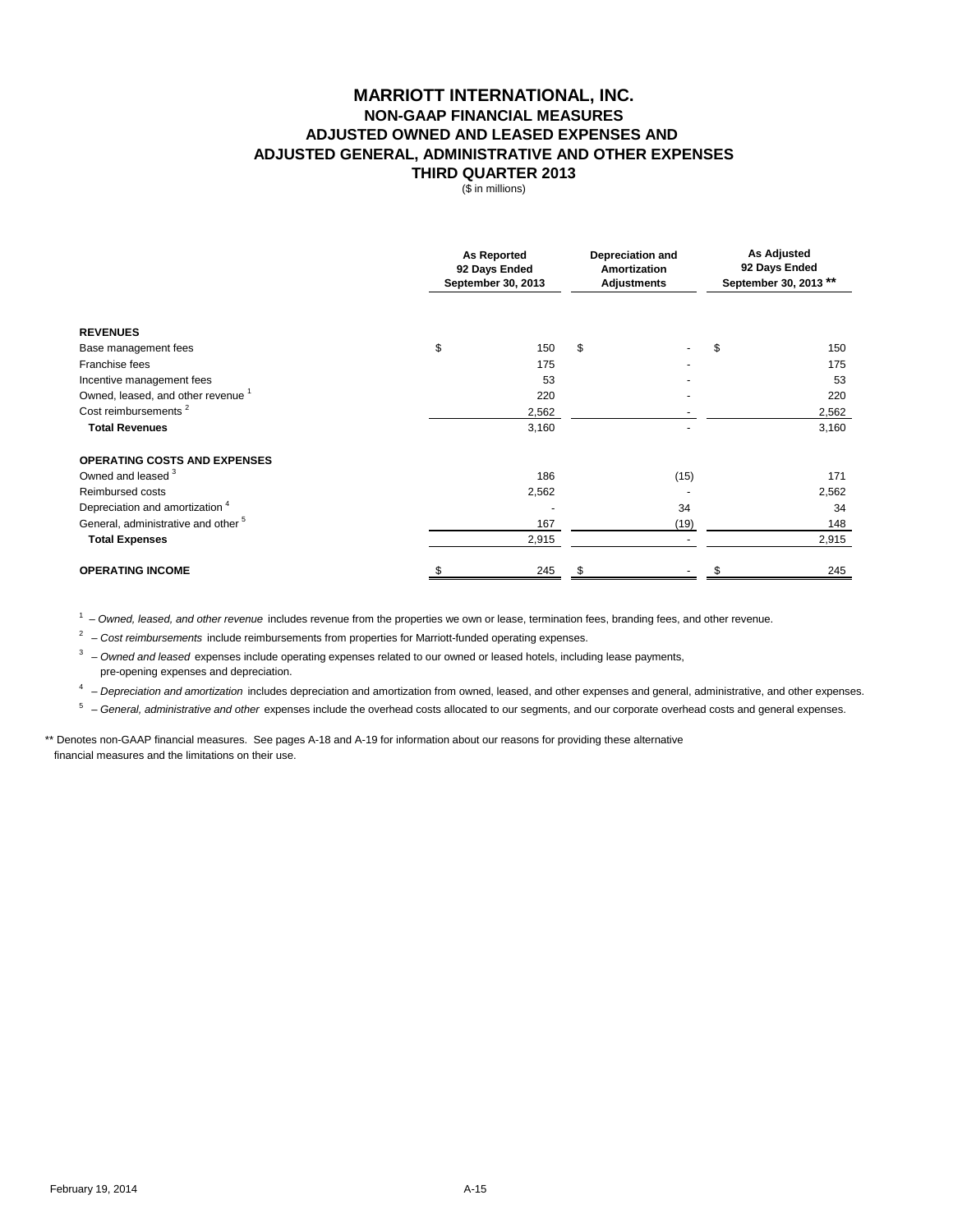### **MARRIOTT INTERNATIONAL, INC. NON-GAAP FINANCIAL MEASURES FOURTH QUARTER 2013 ADJUSTED OWNED AND LEASED EXPENSES AND ADJUSTED GENERAL, ADMINISTRATIVE AND OTHER EXPENSES**

(\$ in millions)

|                                                | <b>As Reported</b><br>92 Days Ended<br>December 31, 2013 |       | <b>Depreciation and</b><br>Amortization<br><b>Adjustments</b> |      | <b>As Adjusted</b><br>92 Days Ended<br>December 31, 2013 ** |       |
|------------------------------------------------|----------------------------------------------------------|-------|---------------------------------------------------------------|------|-------------------------------------------------------------|-------|
| <b>REVENUES</b>                                |                                                          |       |                                                               |      |                                                             |       |
| Base management fees                           | \$                                                       | 152   | \$                                                            |      | \$                                                          | 152   |
| Franchise fees                                 |                                                          | 163   |                                                               |      |                                                             | 163   |
| Incentive management fees                      |                                                          | 73    |                                                               |      |                                                             | 73    |
| Owned, leased, and other revenue <sup>1</sup>  |                                                          | 260   |                                                               |      |                                                             | 260   |
| Cost reimbursements <sup>2</sup>               |                                                          | 2,571 |                                                               |      |                                                             | 2,571 |
| <b>Total Revenues</b>                          |                                                          | 3,219 |                                                               |      |                                                             | 3,219 |
| <b>OPERATING COSTS AND EXPENSES</b>            |                                                          |       |                                                               |      |                                                             |       |
| Owned and leased 3                             |                                                          | 210   |                                                               | (14) |                                                             | 196   |
| Reimbursed costs                               |                                                          | 2,571 |                                                               |      |                                                             | 2,571 |
| Depreciation and amortization <sup>4</sup>     |                                                          |       |                                                               | 35   |                                                             | 35    |
| General, administrative and other <sup>5</sup> |                                                          | 200   |                                                               | (21) |                                                             | 179   |
| <b>Total Expenses</b>                          |                                                          | 2,981 |                                                               |      |                                                             | 2,981 |
| <b>OPERATING INCOME</b>                        |                                                          | 238   |                                                               |      |                                                             | 238   |

1 – *Owned, leased, and other revenue* includes revenue from the properties we own or lease, termination fees, branding fees, and other revenue.

<sup>2</sup> – Cost reimbursements include reimbursements from properties for Marriott-funded operating expenses.

<sup>3</sup> – Owned and leased expenses include operating expenses related to our owned or leased hotels, including lease payments, pre-opening expenses and depreciation.

4 – *Depreciation and amortization* includes depreciation and amortization from owned, leased, and other expenses and general, administrative, and other expenses.

5 – *General, administrative and other* expenses include the overhead costs allocated to our segments, and our corporate overhead costs and general expenses.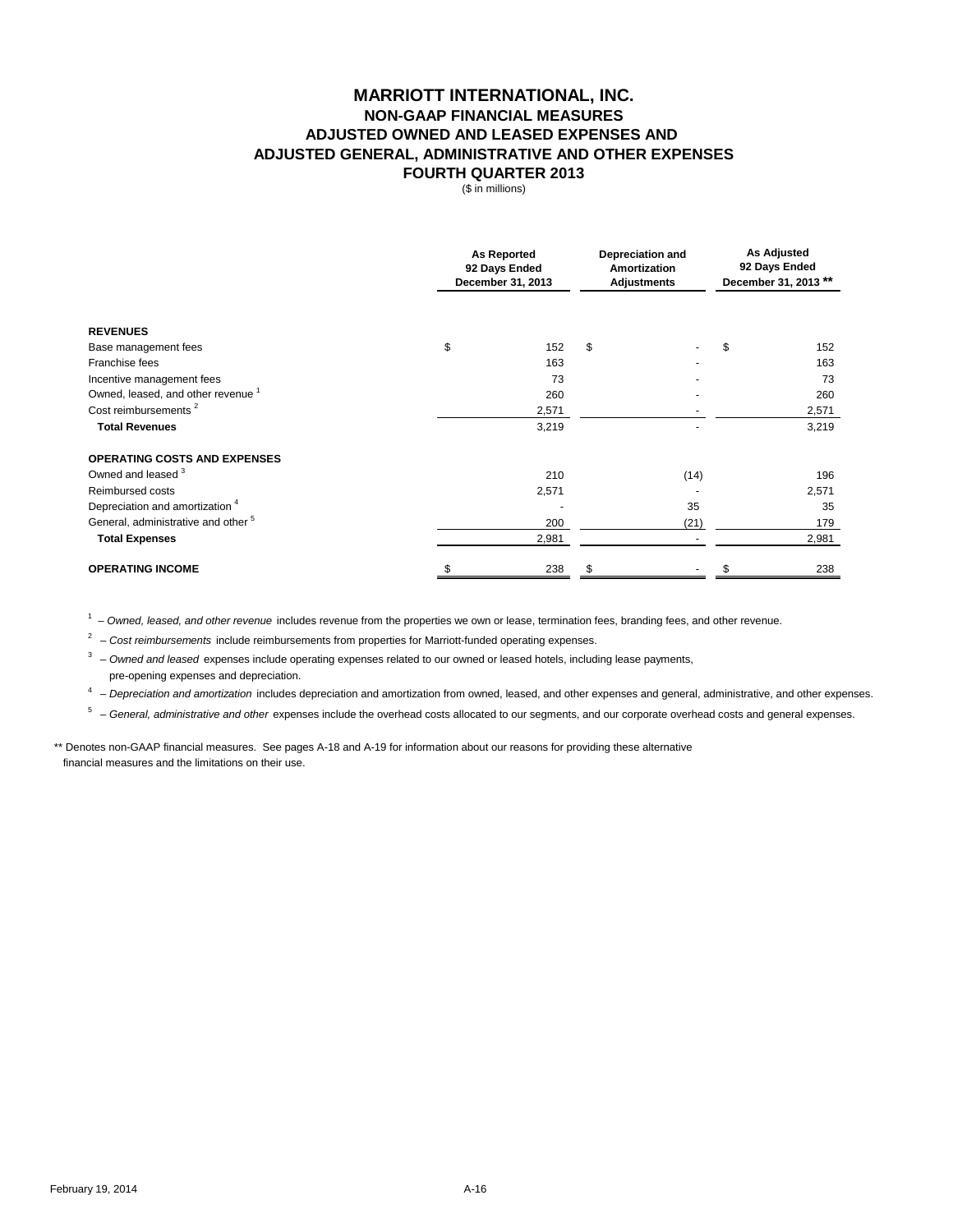## **MARRIOTT INTERNATIONAL, INC. NON-GAAP FINANCIAL MEASURES FOURTH QUARTER YEAR-TO-DATE 2013 ADJUSTED OWNED AND LEASED EXPENSES AND ADJUSTED GENERAL, ADMINISTRATIVE AND OTHER EXPENSES**

(\$ in millions)

|                                                | <b>As Reported</b><br>368 Days Ended<br>December 31, 2013 |        | Depreciation and<br>Amortization<br><b>Adjustments</b> |      | <b>As Adjusted</b><br>368 Days Ended<br>December 31, 2013 ** |        |
|------------------------------------------------|-----------------------------------------------------------|--------|--------------------------------------------------------|------|--------------------------------------------------------------|--------|
| <b>REVENUES</b>                                |                                                           |        |                                                        |      |                                                              |        |
| Base management fees                           | \$                                                        | 621    | \$                                                     |      | \$                                                           | 621    |
| Franchise fees                                 |                                                           | 666    |                                                        |      |                                                              | 666    |
| Incentive management fees                      |                                                           | 256    |                                                        |      |                                                              | 256    |
| Owned, leased, and other revenue <sup>1</sup>  |                                                           | 950    |                                                        |      |                                                              | 950    |
| Cost reimbursements <sup>2</sup>               |                                                           | 10,291 |                                                        |      |                                                              | 10,291 |
| <b>Total Revenues</b>                          |                                                           | 12,784 |                                                        |      |                                                              | 12,784 |
| <b>OPERATING COSTS AND EXPENSES</b>            |                                                           |        |                                                        |      |                                                              |        |
| Owned and leased 3                             |                                                           | 779    |                                                        | (52) |                                                              | 727    |
| Reimbursed costs                               |                                                           | 10,291 |                                                        |      |                                                              | 10,291 |
| Depreciation and amortization <sup>4</sup>     |                                                           |        |                                                        | 127  |                                                              | 127    |
| General, administrative and other <sup>5</sup> |                                                           | 726    |                                                        | (75) |                                                              | 651    |
| <b>Total Expenses</b>                          |                                                           | 11,796 |                                                        |      |                                                              | 11,796 |
| <b>OPERATING INCOME</b>                        |                                                           | 988    |                                                        |      |                                                              | 988    |

1 – *Owned, leased, and other revenue* includes revenue from the properties we own or lease, termination fees, branding fees, and other revenue.

<sup>2</sup> – *Cost reimbursements* include reimbursements from properties for Marriott-funded operating expenses.

3 – *Owned and leased* expenses include operating expenses related to our owned or leased hotels, including lease payments, pre-opening expenses and depreciation.

4 – *Depreciation and amortization* includes depreciation and amortization from owned, leased, and other expenses and general, administrative, and other expenses.

5 – *General, administrative and other* expenses include the overhead costs allocated to our segments, and our corporate overhead costs and general expenses.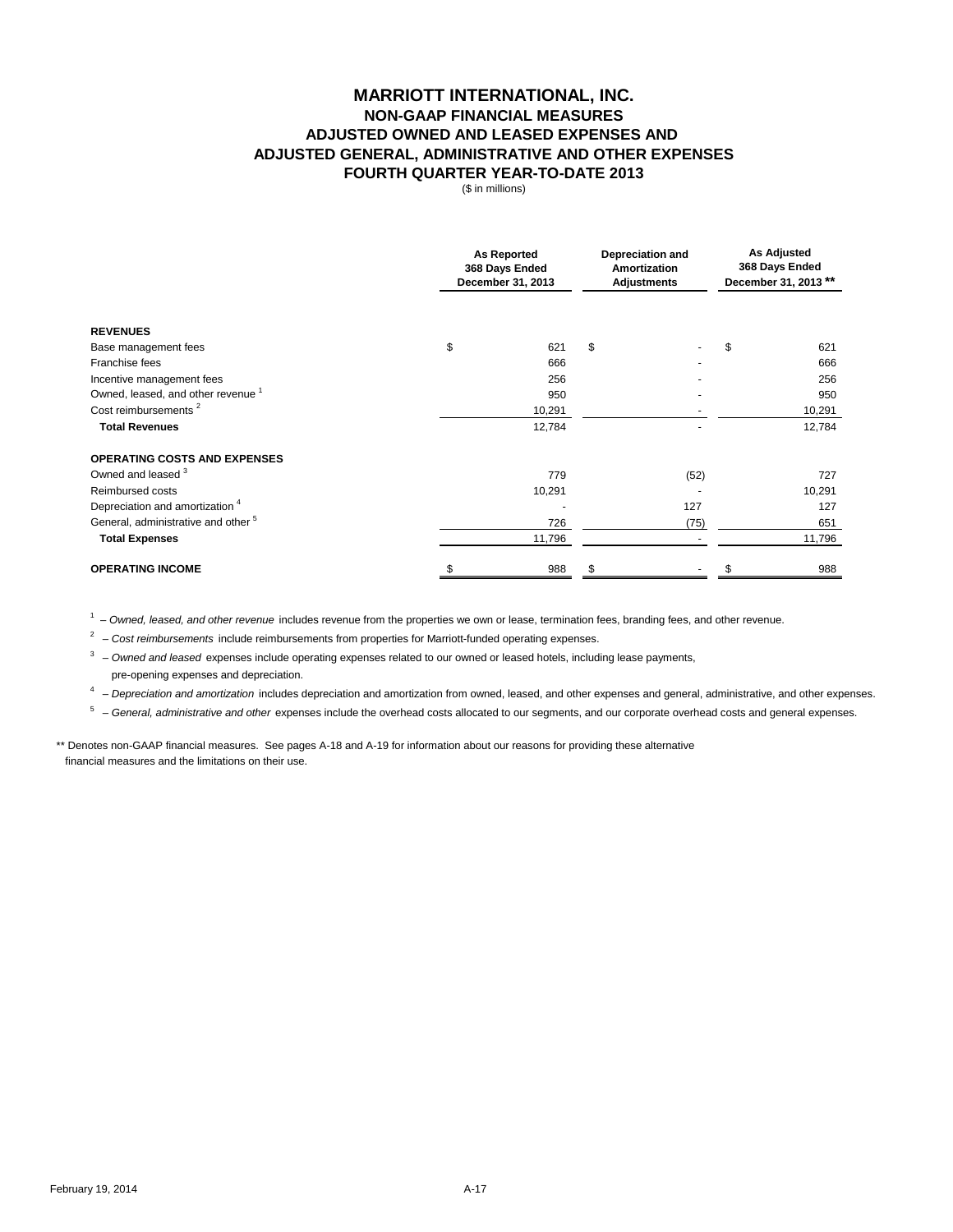#### **MARRIOTT INTERNATIONAL, INC. NON-GAAP FINANCIAL MEASURES MEASURES**

In our press release and schedules, and on the related conference call, we report certain financial measures that are not prescribed or authorized by United States generally accepted accounting principles ("GAAP"). We discuss management's reasons for reporting these non‐GAAP measures below, and the press release schedules reconcile the most directly comparable GAAP measure to each non‐GAAP measure that we refer to (identified by a double asterisk on the preceding pages). Although management evaluates and presents these non‐GAAP measures for the reasons described below, please be aware that these non‐GAAP measures have limitations and should not be considered in isolation or as a substitute for revenue, operating income, income from continuing operations, net income, earnings per share or any other comparable operating measure prescribed by GAAP. In addition, we may calculate and/or present these non‐GAAP financial measures differently than measures with the same or similar names that other companies report, and as a result, the non‐GAAP measures we report may not be comparable to those reported by others.

**Adjusted Measures Excluding Depreciation and Amortization.** Beginning in the 2014 first quarter, we plan to present depreciation and amortization as a separate line item on our Income Statements. In order to facilitate year‐over‐year comparisons with prior year results, we have reclassified depreciation and amortization from the "Owned, leased, and other direct expenses " and "General, administrative, and other expenses " captions of the 2013 first through fourth quarters and full year 2013 Income Statements, and presented depreciation and amortization expense separately to arrive at operating income. These non‐GAAP measures facilitate management's comparisons of results with other lodging companies that present depreciation and amortization expense separately on their income statements.

**Adjusted 2012 EPS Excluding Gain on Joint Venture Sale.** In the 2012 third quarter we recorded a \$41 million pre‐tax (\$25 million after-tax) gain on the sale of an equity interest in a North American Limited-Service joint venture in the "Gains and other income" caption of our 2012 Income Statement, which consisted of: (1) a \$21 million gain on the sale of this interest; and (2) recognition of the \$20 million remaining gain we deferred in 2005 due to contingencies in the original transaction documents for the sale of land to the joint venture which expired with the 2012 sale. Management evaluates this non-GAAP measure that excludes that gain on sale because this non-GAAP measure allows for period-over-period comparisons of our on-going core operations before the impact of this item. This non‐GAAP measure also facilitates management's comparison of results from our on‐going operations before the impact of this item with results from other lodging companies.

**Earnings Before Interest and Taxes ("EBIT") and Earnings Before Interest Expense, Taxes, Depreciation and Amortization ("EBITDA") and Adjusted EBITDA.** EBIT and EBITDA are financial measures that GAAP does not prescribe or authorize. EBIT reflects earnings excluding the impact of interest expense and provision for income taxes, and EBITDA reflects EBIT excluding the impact of depreciation and amortization. We believe that EBITDA is a meaningful indicator of operating performance because we use it to measure our ability to service debt, fund capital expenditures, and expand our business. We also use EBIT and EBITDA, as do analysts, lenders, investors and others, to evaluate companies because they exclude certain items that can vary widely across different industries or among companies within the same industry. For example, interest expense can be dependent on a company's capital structure, debt levels, and credit ratings. Accordingly, the impact of interest expense on earnings can vary significantly among companies. The tax positions of companies can also vary because of their differing abilities to take advantage of tax benefits and because of the tax policies of the jurisdictions in which they operate. As a result, effective tax rates and provision for income taxes can vary considerably among companies. EBITDA further excludes depreciation and amortization because companies utilize productive assets of different ages and use different methods of both acquiring and depreciating productive assets. These differences can result in considerable variability in the relative costs of productive assets and the depreciation and amortization expense among companies. We, therefore, exclude depreciation and amortization expense. To be consistent with our planned 2014 Income Statement presentation of depreciation and amortization, we also modified our EBITDA calculations to exclude depreciation and amortization expenses of the types that we would expect to report in the "Depreciation and amortization" and "Reimbursed costs" captions of our future Income Statements.

We also believe that Adjusted EBITDA, another non‐GAAP financial measure, is a meaningful indicator of operating performance. Our Adjusted EBITDA reflects: (1) an adjustment to exclude the \$41 million pre‐tax gain on the 2012 sale of an equity interest in a joint venture, described in more detail above; and (2) beginning in 2013, an adjustment to exclude share-based compensation expense for all years presented, as companies utilize share‐based payment awards differently, both in the type and quantity of awards granted, resulting in considerable variability in the way that companies record compensation expense. We believe that Adjusted EBITDA that excludes these items is a meaningful measure of our operating performance because it permits period‐over‐period comparisons of our ongoing core operations before these items and facilitates our comparison of results before these items with results from other lodging companies.

EBITDA and Adjusted EBITDA have limitations and should not be considered in isolation or as substitutes for performance measures calculated under GAAP. Both of these non‐GAAP measures exclude certain cash expenses that we are obligated to make. In addition, other companies in our industry may calculate EBITDA and in particular Adjusted EBITDA differently than we do or may not calculate them at all, limiting EBITDA's and Adjusted EBITDA's usefulness as comparative measures.